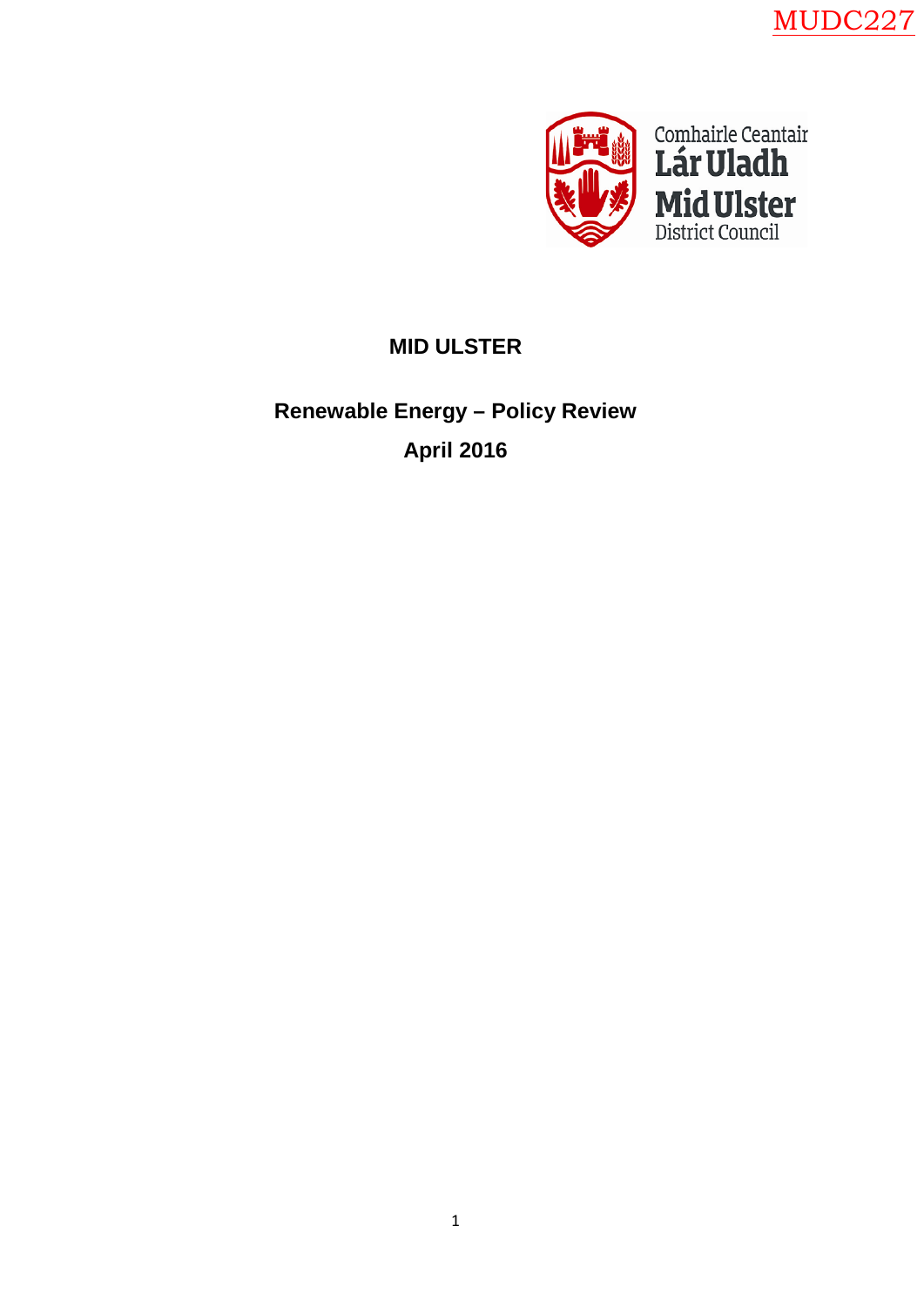#### **Renewable Energy**

- **Purpose: To provide members with an opportunity to consider existing planning policies as they pertain to Renewable energy and to consider the need for alternative policies in light of the forthcoming Local Development Plan.**
- **Content: The paper provides information on:**
	- **(i) The legislative requirements for renewable energy and existing planning policies**
	- **(ii) Mid Ulster District Council (MUDC) objectives for renewable energy and the linkages between the MUDC objectives for future growth and the Sustainability Appraisal, Regional planning policy and Strategic Planning Policy Statement objectives**
	- **(iii) Consider existing policies and consider preferred and alternative policy options for renewable energy within the Local Development Plan**
- **Recommendation: That the Planning Committee notes the findings and considers how this paper shall be used to inform the Preferred Options Paper (POP) and strategic policies in the Local Development Plan (LDP)**

#### **1.0 Introduction**

- **1.1** The purpose of this paper is to inform the Planning Committee of current planning policies associated with renewable energy and assess whether or not they are fit for purpose against the Council's objective to provide and encourage the use of energy both as a means of generating money for the local economy, attracting investment in enterprise and providing sustainable and affordable lighting an heating for the population and whether the current policies need to be tailored to meet local circumstances through the new Local Development Plan (LDP)*.*
- **1.2** This paper contains an assessment of how existing planning policies relevant to renewable energy take account of the Regional Development Strategy 2035 (RDS 2035), the Strategic Planning Policy Statement (SPPS), Sustainability Appraisal themes and the MUDC renewable energy objectives through the proposed LDP objectives.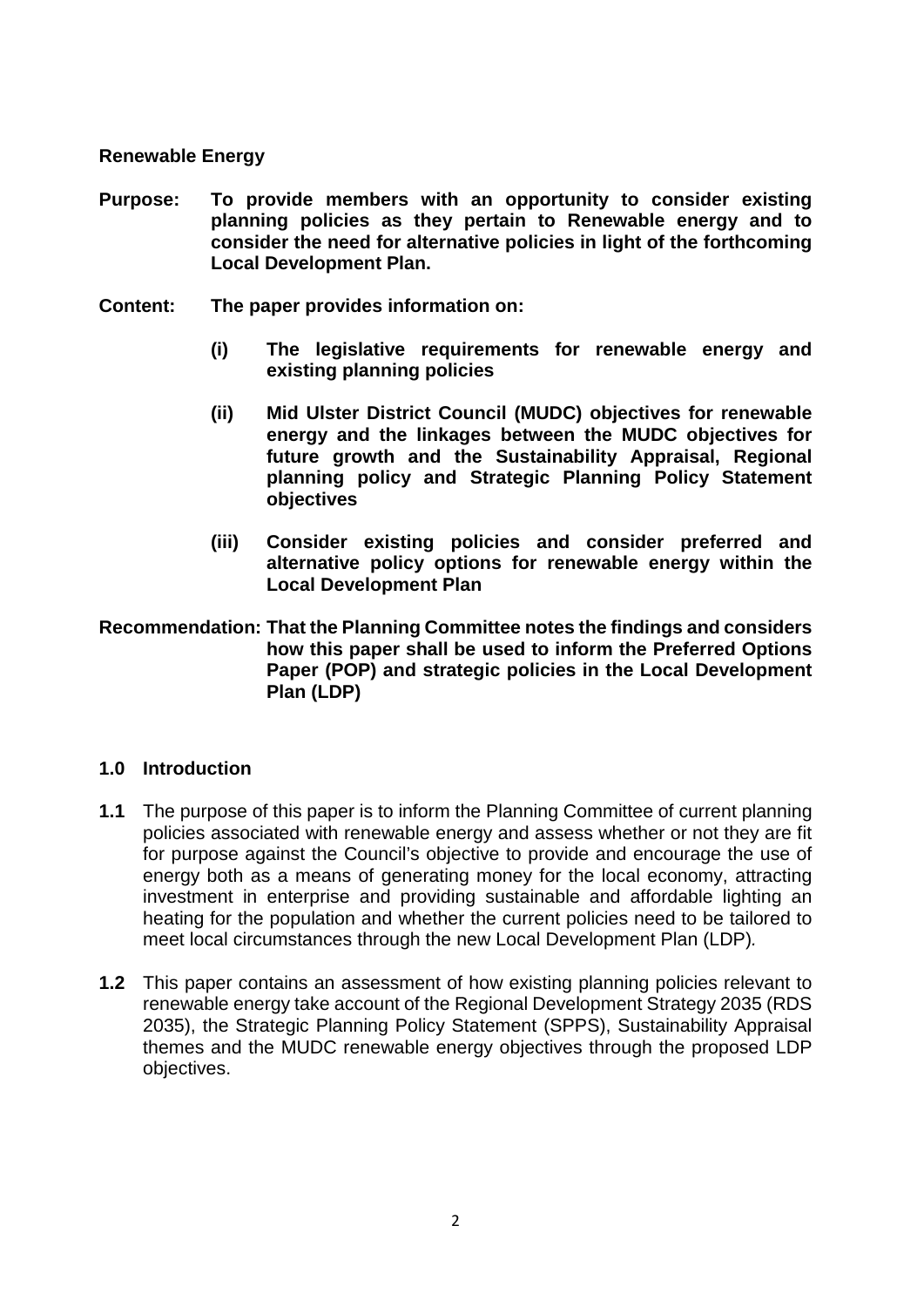# **2.0 Context**

- **2.1** Northern Ireland has significant renewable energy resources and a vibrant renewable energy industry that makes an important contribution towards achieving sustainable development, and is a significant provider of jobs and investment across the region. The European Commission's Renewable Energy Directive (2009/28/EC) establishes overall policy for the production and promotion of energy from renewable sources in the EU and specifies national renewable energy targets for each country. The Strategic Energy Framework (DETI 2010) states that Northern Ireland will seek to achieve 40% of electricity consumption from renewable sources by 2020. In line with this, the Northern Ireland Executive in their programme for Government, set a target that by 2015, 20% of all electricity will be generated from renewable sources.
- **2.2** Renewable energy reduces our dependence on imported fossil fuels and brings diversity and security of supply to our energy infrastructure. It also helps Northern Ireland achieve its targets for reducing carbon emissions and reduces environmental damage such as that caused by acid rain. Renewable energy technologies support the wider Northern Ireland economy and also offer new opportunities for additional investment and employment, as well as benefitting our health and well-being, and our quality of life.
- **2.3** The main sources of renewable energy are wind, sun (solar energy), moving water (hydropower), heat extracted from the air, ground and water (including geothermal energy), and biomass (wood, biodegradable waste and energy crops such as for use in an Anaerobic Digester).

# **3.0 The Objectives**

# **(a) Regional Development Strategy 2035 (RDS)**

- **3.1** The RDS provides an overarching strategic planning framework to facilitate and guide the public and private sectors. It addresses economic, social and environmental issues aimed at achieving sustainable development and social cohesion.
- **3.2** The RDS acknowledges that Northern Ireland needs a robust and sustainable energy infrastructure that should deliver reliable and secure sources of energy to communities and businesses across the Region. It states that new generation or distribution infrastructure must be carefully planned and assessed to avoid adverse environmental effects, particularly on or near protected sites.
- **3.3** Regional Guidance (RG) contained within the RDS is presented under the 3 sustainable development themes of Economy, Society and Environment. There are 12 strands of regional guidance listed. It is considered that the Renewable Energy topic sits within the following 3 of strands of Regional Guidance;

#### **RG 5** Deliver a sustainable and secure energy supply. (Economy).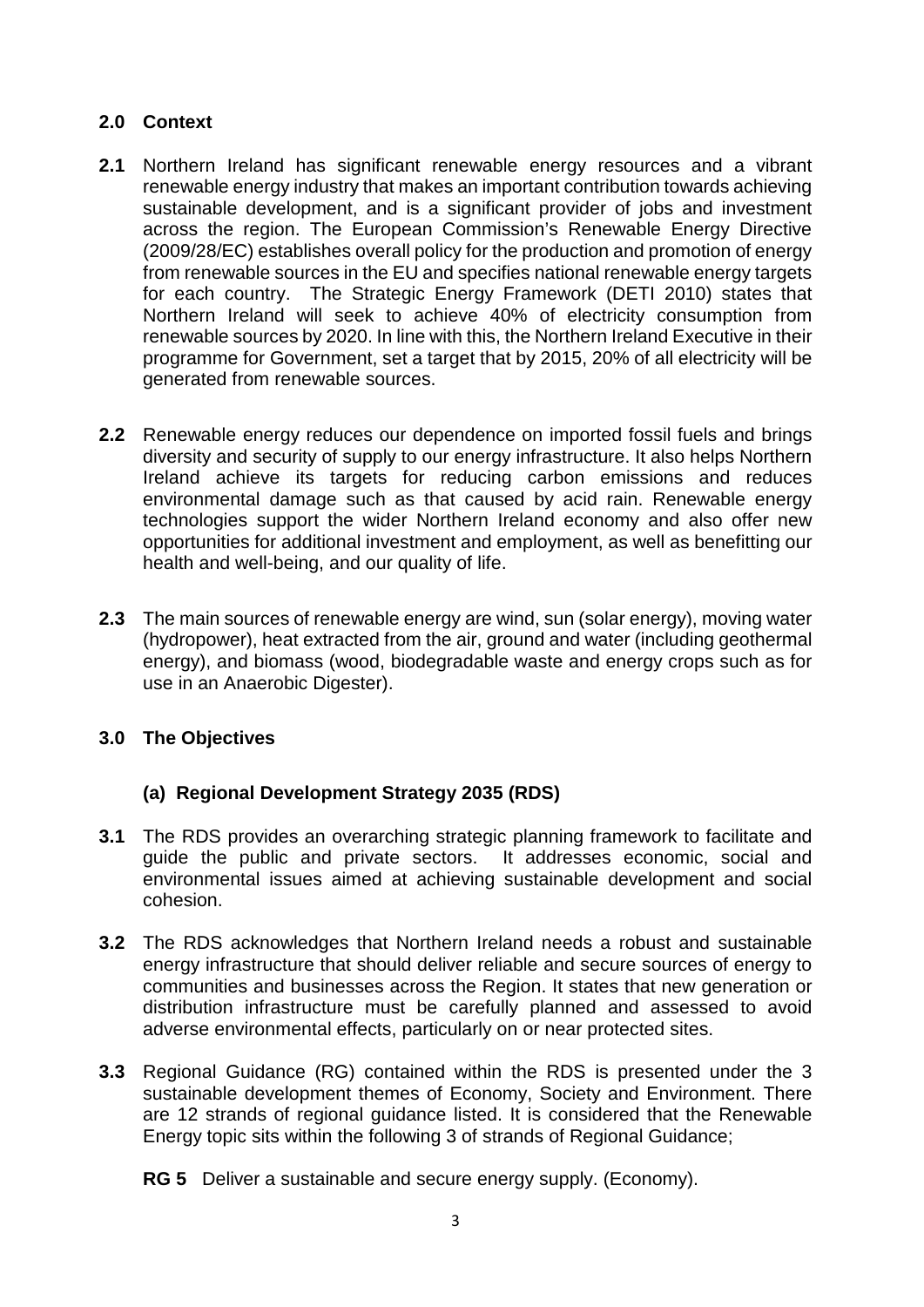**RG10**Manage our waste sustainably. (Environment) **RG11** Conserve, protect and, where possible, enhance our built heritage and our natural environment(Environment).

# **(b) Strategic Planning Policy Statement (SPPS)**

- **3.4** The SPPS is a statement of the Department's policy on important planning matters that should be addressed across Northern Ireland. It was formally adopted in September 2015 and is judged to be in general conformity with the RDS.
- **3.5** Sustainable development is at the heart of the SPPS and the planning system in general. A central challenge in furthering sustainable development is mitigating and adapting to climate change, whilst improving air quality. This includes the need to reduce emissions of greenhouse gases (that contribute to climate change) and to respond to the impacts brought about by climate change. A key pledge of the executive is to 'continue to work towards a reduction of greenhouse gas emissions by at least 35% on 1990 levels by 2025'.
- **3.6** The planning system can help mitigate and adapt to climate change by promoting the use of energy efficient, micro generating and centralised renewable energy systems and requiring the siting design and layout of all new development to limit likely greenhouse gas emissions and minimise resource and energy requirements.
- **3.7** The SPPS suggests several ways that the Planning system can help to mitigate and adapt to climate change. This includes;
	- Requiring the siting, design and layout of all new development to limit likely greenhouse gas emissions and minimise resource and energy requirements
	- Making use of opportunities for energy and power sharing, or for decentralised or low carbon sources of heat and power wherever possible.
	- Promoting use of energy efficient, micro-generating and decentralised renewable energy systems.

Renewable energy policies can therefore play a major role in mitigating and adapting to climate change.

- **3.8** The SPPS contains3 regional strategic objectives for the Renewable Energy subject policy. These are to;
	- ensure that the environmental, landscape, visual and amenity impacts associated with or arising from renewable energy development are adequately addressed;
	- ensure adequate protection of the region's built, natural, and cultural heritage features; and,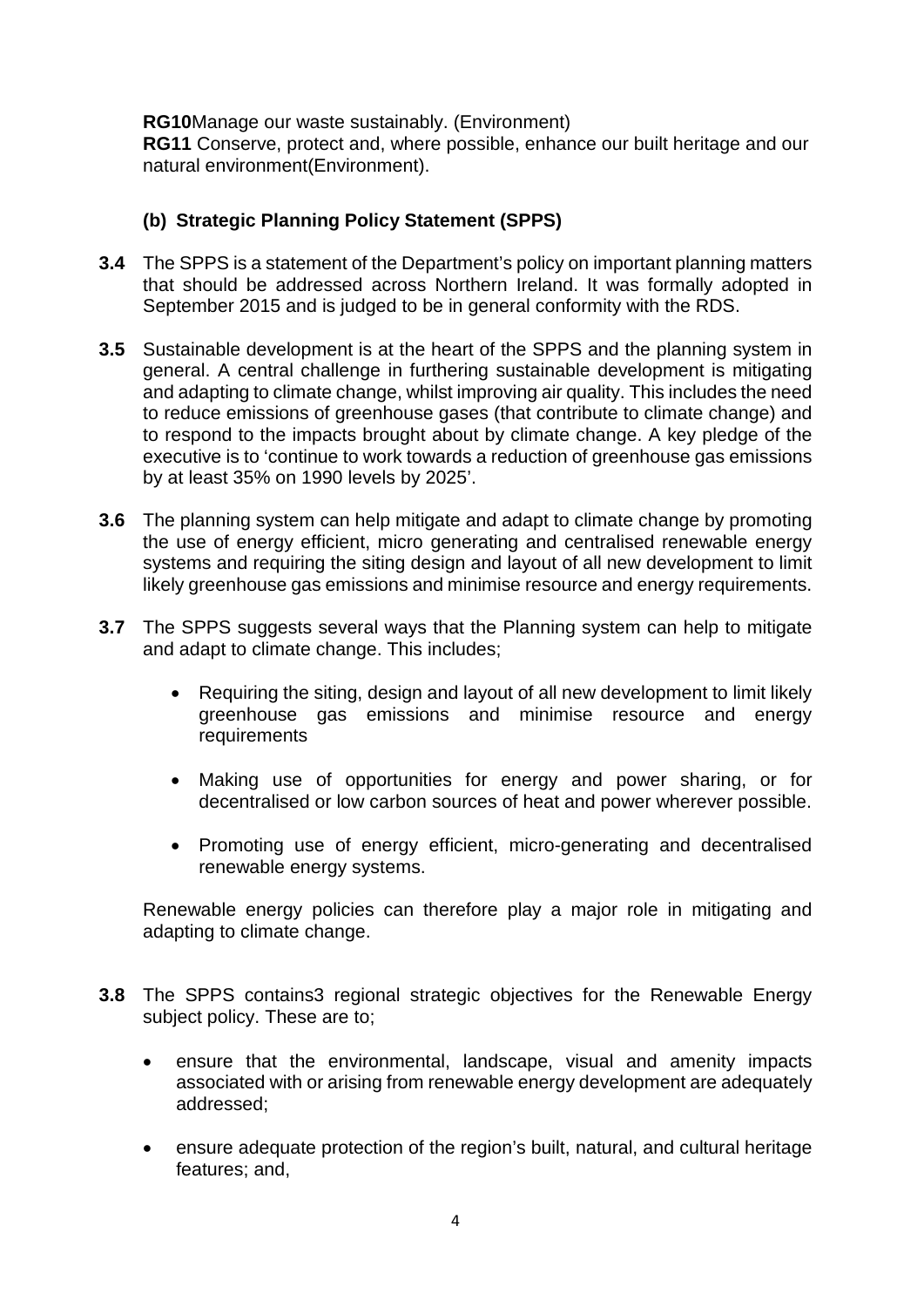- facilitate the integration of renewable energy technology into the design, siting and layout of new development and promote greater application of the principles of Passive Solar Design.
- **3.9** It should be noted that the DOE is currently undertaking a review of the regional strategic planning policy for renewable energy contained within the SPPS. During the consultation on the draft SPPS, a significant number of representations were received on renewable energy planning policy from the public and elected representatives. As a result of issues raised through this consultation, and through the Environment Committee's Wind Energy Inquiry, the Minister for the Environment, Mark H Durkan, committed to undertake a review of renewable energy policy following publication of the SPPS in final form. This process has now begun following the 'Call for evidence' issued by the Minister on 07/03/2016. Further details on existing SPPS Renewable Energy strategic policy can be found in Appendix Two.

# **(c) Mid Ulster Council**

- **3.[1](#page-4-0)0** Position Paper One Population and Growth<sup>1</sup>presents a potential growth strategy to generate ideas on how planning can best meet the needs of the growing Mid Ulster community and the different groups therein. It outlines how an LDP can assist in addressing identified issues by complementing the community plan and formulating policy and proposals for the area with the aim of truly achieving sustainable development.
- **3.11** Accordingly, it identified a number of needs and policy goals that will assist in formulating the aim and objectives of the future LDP. Although there is no specific objective related to the 'renewable' energy topic, it is considered that the following objectives are relevant in terms of renewable energy policy;
	- The need to provide and encourage use of energy both as a means of generating money for the local economy, attracting investment in enterprise and providing sustainable and affordable lighting and heating for the population.
	- The need to protect and enhance the natural and built environment to achieve biodiversity, quality design, enhanced leisure and economic opportunity and promote health and wellbeing.
	- The need to accommodate investment in power, (water and sewerage infrastructure, and waste management particularly) in the interests of public health.
- **3.12** The Renewable Energy topic and its implications for land use within Mid Ulster has been discussed in Position Paper 6 Public Utilities (May 2015). As part of that

<span id="page-4-0"></span><sup>&</sup>lt;sup>1</sup> Position Paper One Population and Growth, September 2014, Mid Ulster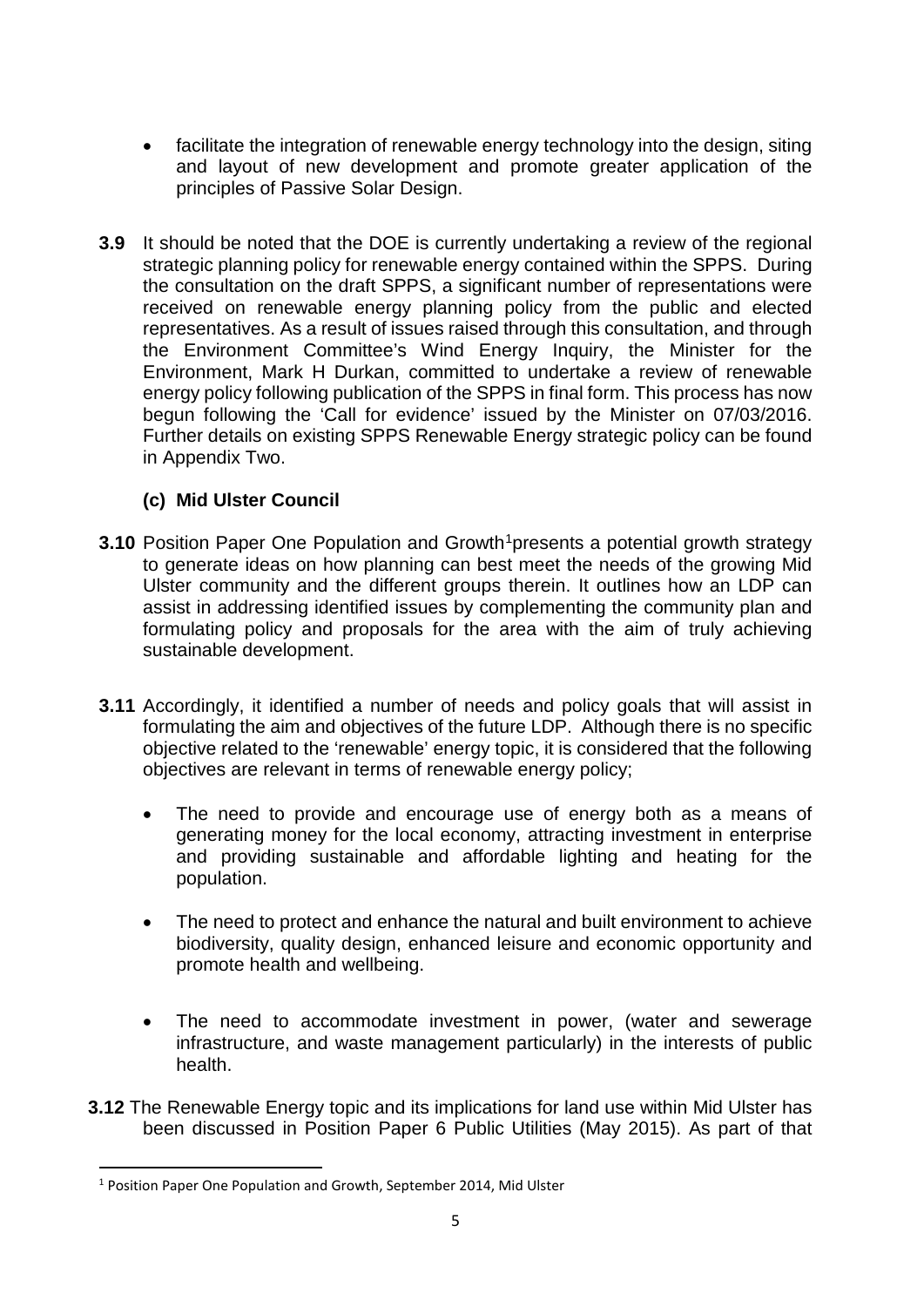Paper various options were put forward in relation to wind energy development and biomass development in particular. These issues will be explored in further detail as part of this policy review.

# **(d) Sustainability Appraisal (SA) Objective**

- **3.13** MUDC has a statutory requirement in the formulation of its LDP, to further sustainable development by ensuring that it is subject to a Sustainability Appraisal incorporating a Strategic Environmental Assessment (SA/SEA).
- **3.14** An SA/SEA is an appraisal of the economic, environmental and social effects of a plan from the outset of the preparation process to allow decisions to me made that accord with sustainable development. It performs a key role in providing a sound evidence base for the plan which will play an important part in demonstrating if a development plan document is sound.
- **3.15** In developing the Sustainability Appraisal<sup>[2](#page-5-0)</sup>framework a list of 22 sustainability objectives have been drafted. It is considered that these objectives can provide a methodological yardstick against which the likely significant social, economic and environmental effects of the evolving Mid Ulster Plan can be tested. Those SA objectives which are considered particularly relevant to the renewable energy topic are listed below;
	- To reduce contributions to climate change and reduce vulnerability to climate change.
	- To improve air quality;
	- To minimise the production of waste and use of non-renewables.
	- To protect and enhance the character and quality of landscapes and townscapes.
	- To protect, conserve and, where appropriate, enhance the historic environment and cultural assets.
	- To encourage sustainable economic growth.
	- To offer everybody the opportunity for rewarding and satisfying employment
	- To improve health and well-being of the population.
	- **3.16** In order to achieve these objectives it is considered that future renewable energy planning policies should aim to;
		- $\triangleright$  Increase the proportion of energy needs being met from renewable resources.
		- $\triangleright$  Reduce emission of greenhouse gases by reducing energy consumption.
		- $\triangleright$  Facilitate reduction in key pollutants the improvement in air quality.
		- $\triangleright$  Reduce the consumption of materials and resources.
		- $\triangleright$  Increase waste recovery and recycling and improve facilities.
		- Minimise visual intrusion and protect views.
		- $\triangleright$  Protect listed buildings, and other sites features and areas of historical and cultural value.
		- $\triangleright$  Improve business development, enhance productivity, reduce short term and long term employment and encourage inward investment.

<span id="page-5-0"></span><sup>&</sup>lt;sup>2</sup> Appendix II Mid Ulster Sustainability Assessment Incorporating Strategic Environmental Assessment June 2015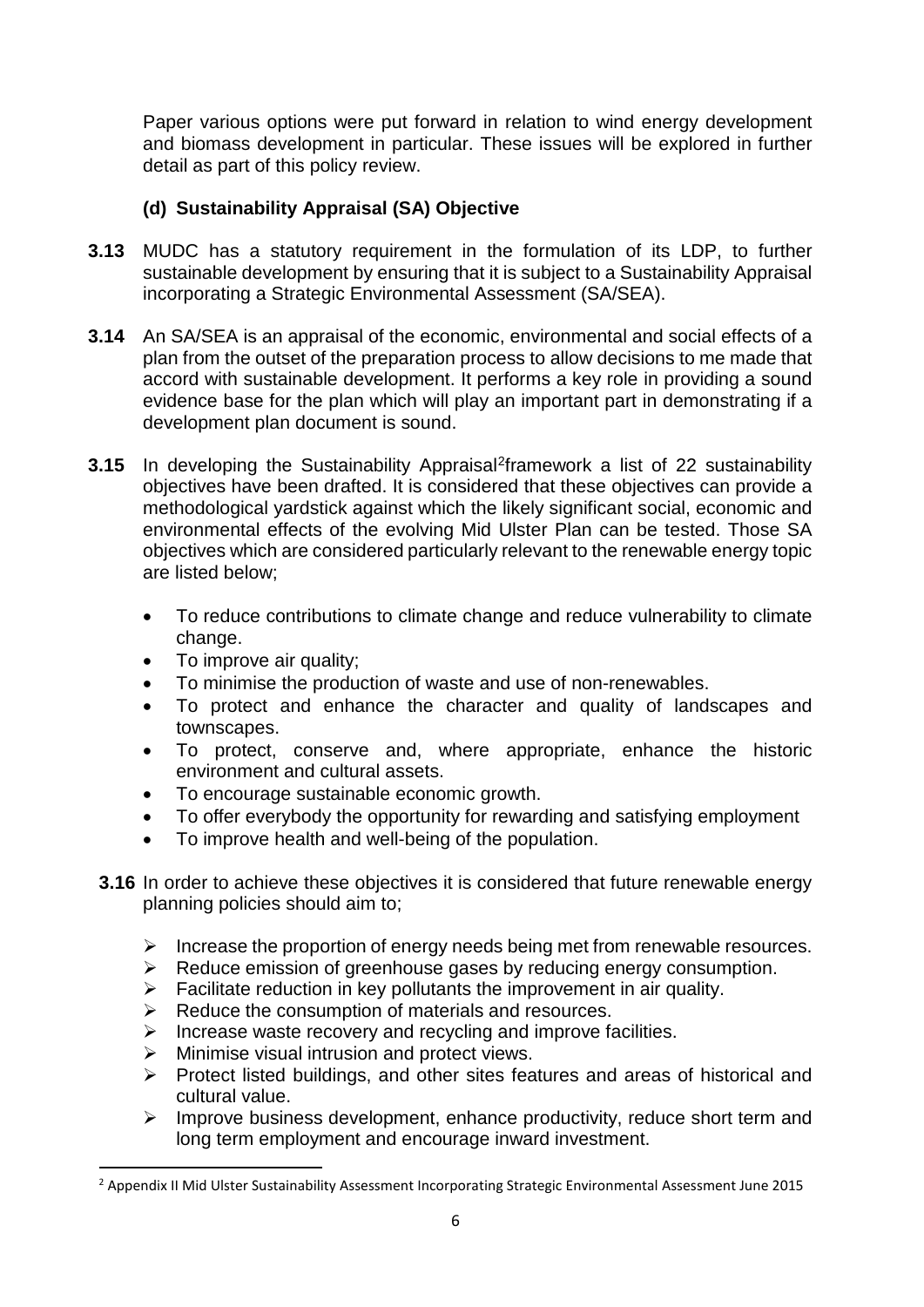# **(e) Mid Ulster Community Plan**

- **3.17** Section 66 (6) of the Local Government Act (NI) 2014 requires that; *'…in the discharge of its duties under subsection (1) a council must where appropriate have regard to its plan strategy and its local policies plan under sections 8 and 9 of the Planning Act (NI) 2011.* Subsection (1) states that the Council must initiate, maintain, facilitate and participate in community planning for its district.
- **3.18** Under Section 77 (2), the Local Government Act (NI) also amends The Planning Act (NI) 2011 (as amended) to include the councils Community Plan as one of the 'matters which a council must take account of when preparing a plan strategy' once it is published. This is in addition to the RDS, SPPS and any other policy or advice contained in guidance issued by the Department. In other words, the Local Development Plan must have regard to the Community Plan and vice versa. Full public consultation on the draft Community Plan is due to commence in the summer of 2016.

#### **4.0 Renewable Energy Workshop**

- **4.1** In considering and assessing the policy approach to be taken in Mid Ulster in relation to renewable energy a workshop was held with members and council officers to explore the current planning policy within Planning Policy Statement 18 (PPS18) Renewable Energy and discuss where it may need to be tailored to meet local circumstances.
- **4.2** There also broad agreement by members that the majority of issues covered by existing policy PPS 18 remain necessary for the management of renewable energy development in our district. However, several concerns were raised, including;
	- 1. Wind Energy in Sensitive landscapes.
	- 2. Wind Energy and residential amenity.
	- 3. Anaerobic Digestion Facilities and residential amenity.
- **4.3** There was broad agreement that certain landscapes within the district deserved added protection. The potential impact of wind energy development on sensitive landscapes such as the western Lough Neagh shores (RAMSAR and European Designated site) and at Beaghmore Stone Circle, an Area of Significant Archaeological Interest (ASAI), was discussed.
- **4.4** Policy RE1 was discussed and some concerns were raised regarding the development of anaerobic digestion facilities and whether they really are renewable where people are growing crops to feed them. There was a general consensus amongst the group that points (a)-(e) were necessary although some felt the policy was too permissive. One approach discussed was the idea of splitting the policy in such a way that it would be worded in a more permissive way for passive technology but in the negative for AD. In particular there was discussion on the source of material for AD and the locational requirements of the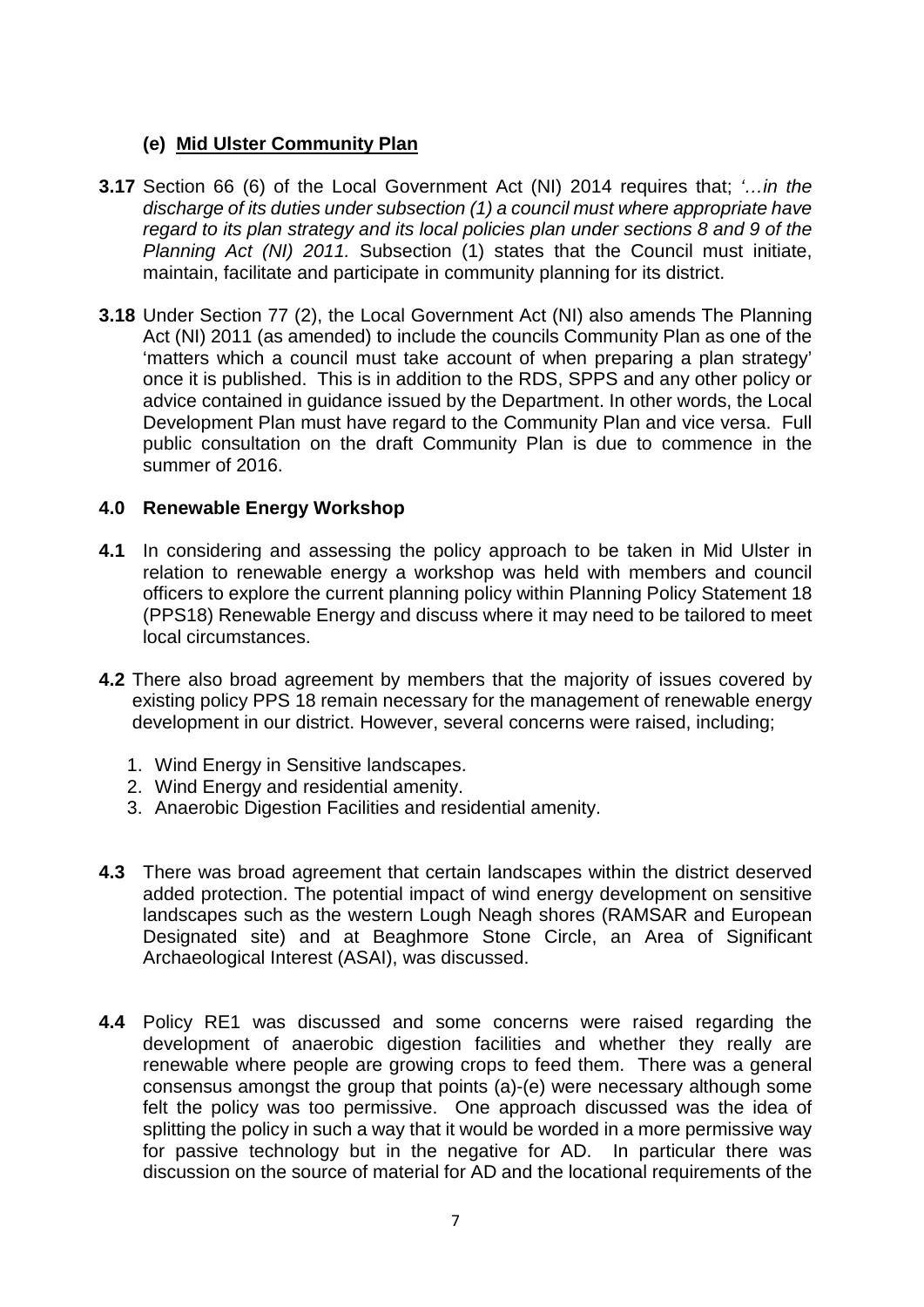policy and how this is measured. There was consensus that this point needed consideration and inclusion in any new policy.

- **4.5** There was also general consensus that the aspect of the policy relating to damage during installation, operation and decommissioning should remain and the need for restoration plans was also important.
- **4.6** The workshop were informed that one of the main policy change between the SPPS and PPS 18 is the replacement of the word '*significant*' with '*appropriate*' in terms of the weight that should be given to how wider environmental, economic and social benefits are assessed. This change was broadly welcomed by members and should be reflected in new operational policy contained within the new Mid Ulster Local Development Plan. With specific regard to wind energy there was broad agreement that point (i)-(vii) within the current policy are necessary. There was discussion on cumulative considerations and the number of single turbines already approved and how close NI is to meeting its renewable targets. It was clear from the discussion that the number of single turbines already built is of concern to some, particularly where they are located in sensitive landscapes.
- **4.7** The discussion then moved on to wind farm development and whether the separation distance within Policy RE1 for wind farms should be applied to all wind development. Consultation in the south of Ireland on a similar issue was considered. There was broad agreement that in order to protect amenity in terms of dominance and overbearing impacts etc. as well as addressing noise that the standard 500m set back distance should apply to single turbines that are commercial. Some felt that the policy needed to be clear on what commercial means and it was felt that NIE guidance on this would assist. Some suggested that those linked to the grid could be considered commercial. Overall it was felt that the approach should indeed be widened to single turbines.
- **4.8** With regard to Policy RE2, which deals with passive solar design and integrated renewable energy technology, there was general consensus by members that the policy was acceptable in its current form.

#### **5.0 Key Differences between current policy PPS 18 and the SPPS.**

- **5.1** From the outset, is important to highlight the key differences between existing policy and that espoused in the recently published SPPS. It can be seen that the general thrust of the aim, objectives and policy approach as set out in PPS 18 has been retained within the SPPS.
- **5.2** In the SPPS the Renewable Energy Subject Policy is set out with reference to Regional Strategic Objectives, Regional Strategic Policy and its Implementation. As with PPS 18, the SPPS aims 'to facilitate the siting of renewable energy generating facilities in appropriate locations within the built and natural environment in order to achieve Northern Ireland's renewable energy targets and to realise the benefits of renewable energy' with the additional requirement '*without compromising other environmental assets of acknowledged importance.'*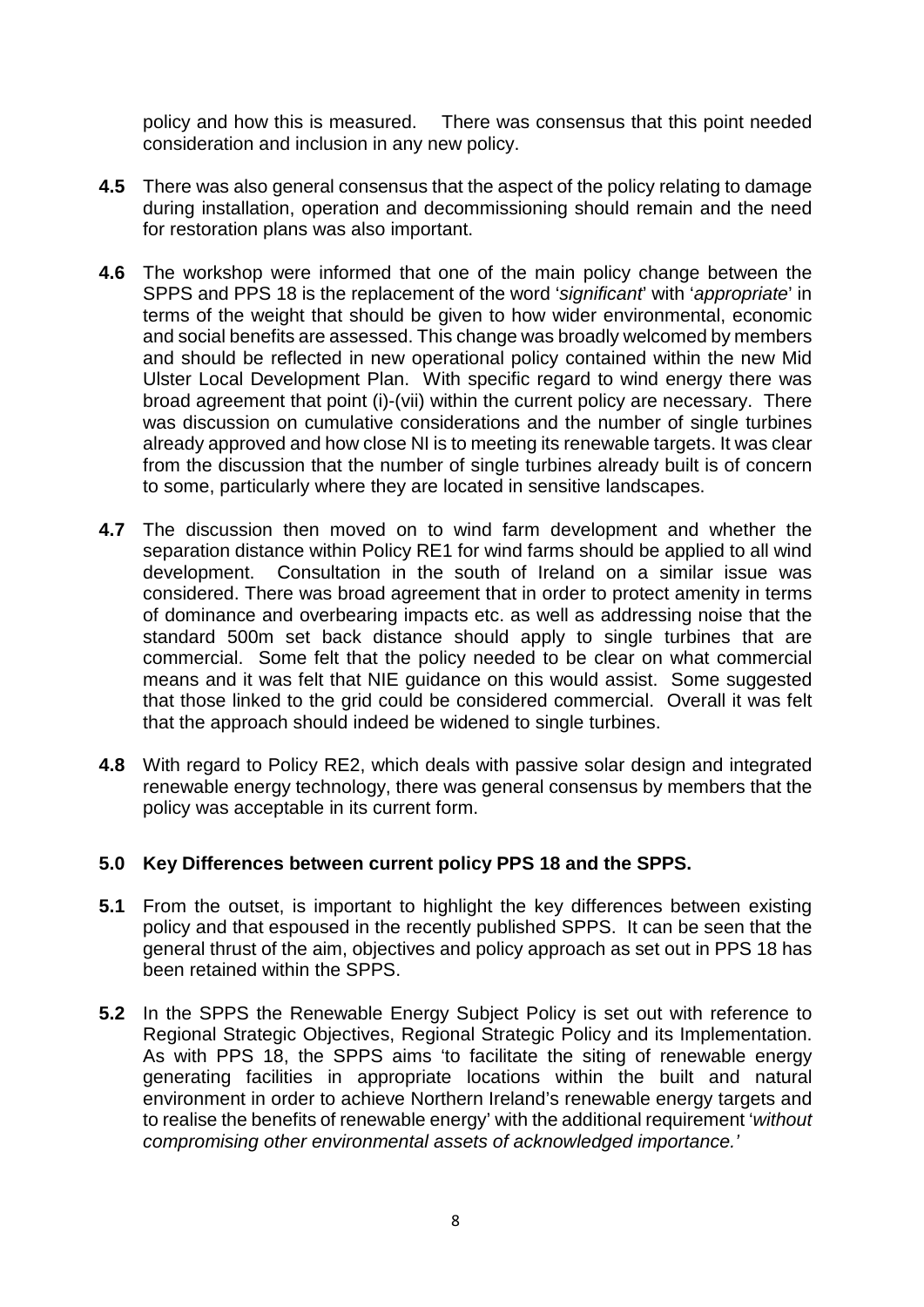- **5.3** PPS 18, sets out planning policy for development that generates energy from renewable resources and requires the submission of a planning application. In addition, the PPS 18 encourages the integration of renewable energy technology and greater application of the principles of Passive Solar Design in the design, siting and layout of new development.
- **5.4** The renewable energy objectives of the SPPS, listed above under paragraph 3.8are the same as those contained within PPS 18.The main policy change between the two documents is the replacement of the word '*significant*' with '*appropriate*' in terms of the weight that should be given to how wider environmental, economic and social benefits are assessed in any given planning application

# **6.0 Consideration and Assessment of Planning Policy Statement (PPS) 18- Renewable Energy.**

- **6.1** The purpose of this section is to;
	- Assess the effectiveness of current policy PPS18 Renewable Energy,
	- Assess whether or not PPS 18 accords regional strategic objectives laid down under the Renewable Energy topic in SPPS.

# **6.2 Assessment**

In reviewing existing policy PPS 18 to see if it remains fit for purpose in the context of SPPS it is considered that the following questions are pertinent;

**1. Has PPS 18 facilitated NI in achieving its renewable energy targets?**

# **2. Have the benefits of renewable energy been realised without compromising environmental assets of importance?**

**6.3** Information gleaned from DOE Renewable Energy stats show that the number of planning applications submitted, and planning approvals granted, for renewable energy development have been on the increase since the introduction of PPS 18 Renewable Energy in August 2009, peaking in 2012(See figure 1below).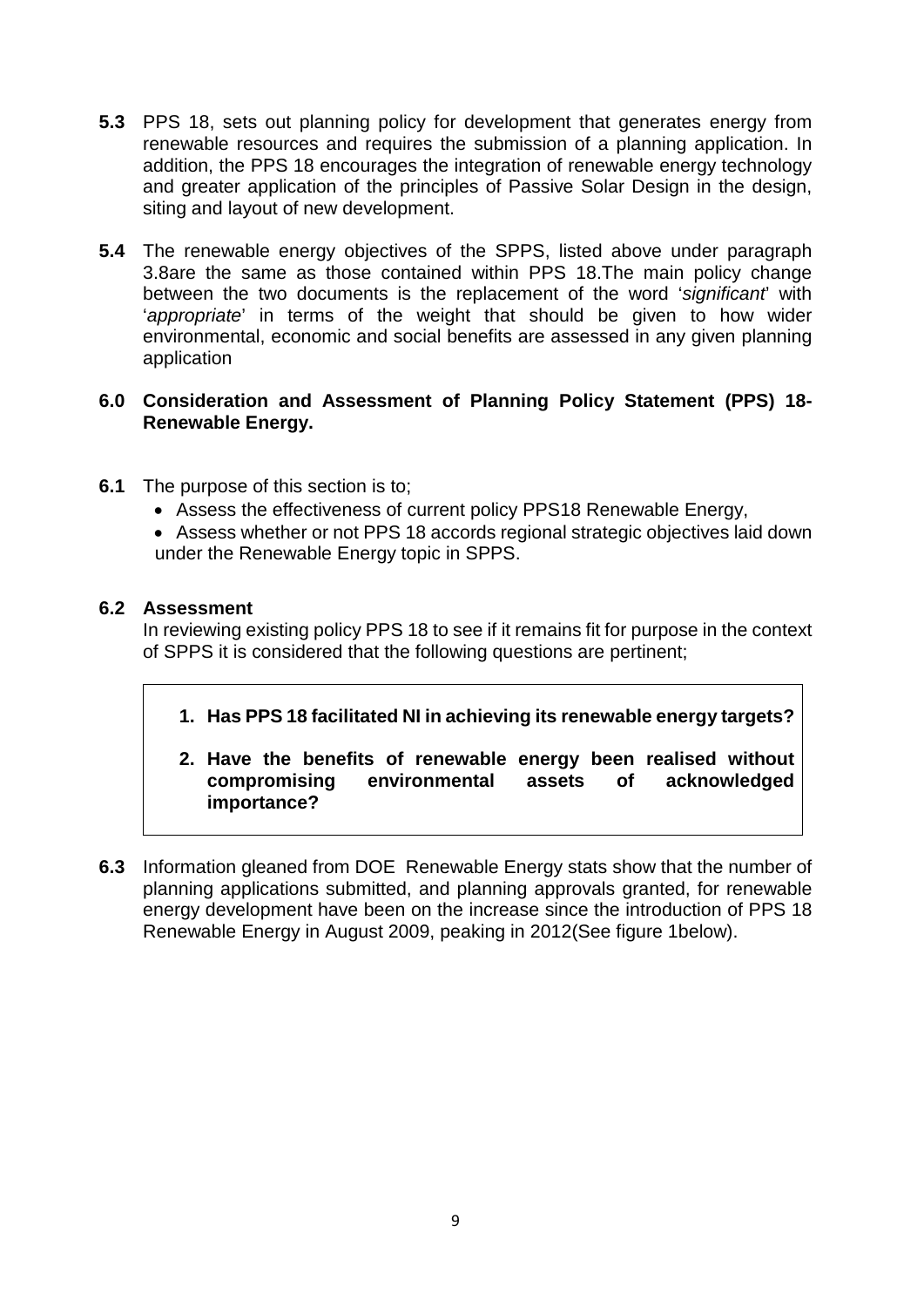

Figure 1Source:DOE Stats

- **6.4** Under PPS 18, Northern Ireland has met the Programme for Government target to "Encourage achievement of 20% of electricity consumption from renewable sources by 2015" and is on course to meet the Executive's Strategic Energy Framework target to achieve 40% of electricity consumption from renewable sources by 2020.
- **6.5** The latest annual DETI report on performance against these targets shows that for the 12 month period January 2015 to December 2015, 25.4% of total electricity consumption in Northern Ireland was generated from renewable sources located in Northern Ireland. This represents an increase of 6.4 percentage points on the previous 12 month period (January 2014 to December 2014). In December 2015 alone, 38.2% of total electricity consumption in Northern Ireland was generated from renewable sources.
- **6.6** Although it is acknowledged that the Northern Ireland Renewables Obligation is the main policy mechanism for promoting the generation of electricity from renewable sources, it can also be concluded with some degree of certainty that PPS 18 Renewable energy has performed its role in facilitating renewable energy targets being met.

# **7.0Wind energy development**

**7.1** Unsurprisingly, the main source of renewable energy in Northern Ireland and Mid Ulster is from wind. In 2015, 91% of renewable electricity generated in Northern Ireland came from wind energy. The pie graph below (Figure 1) illustrates the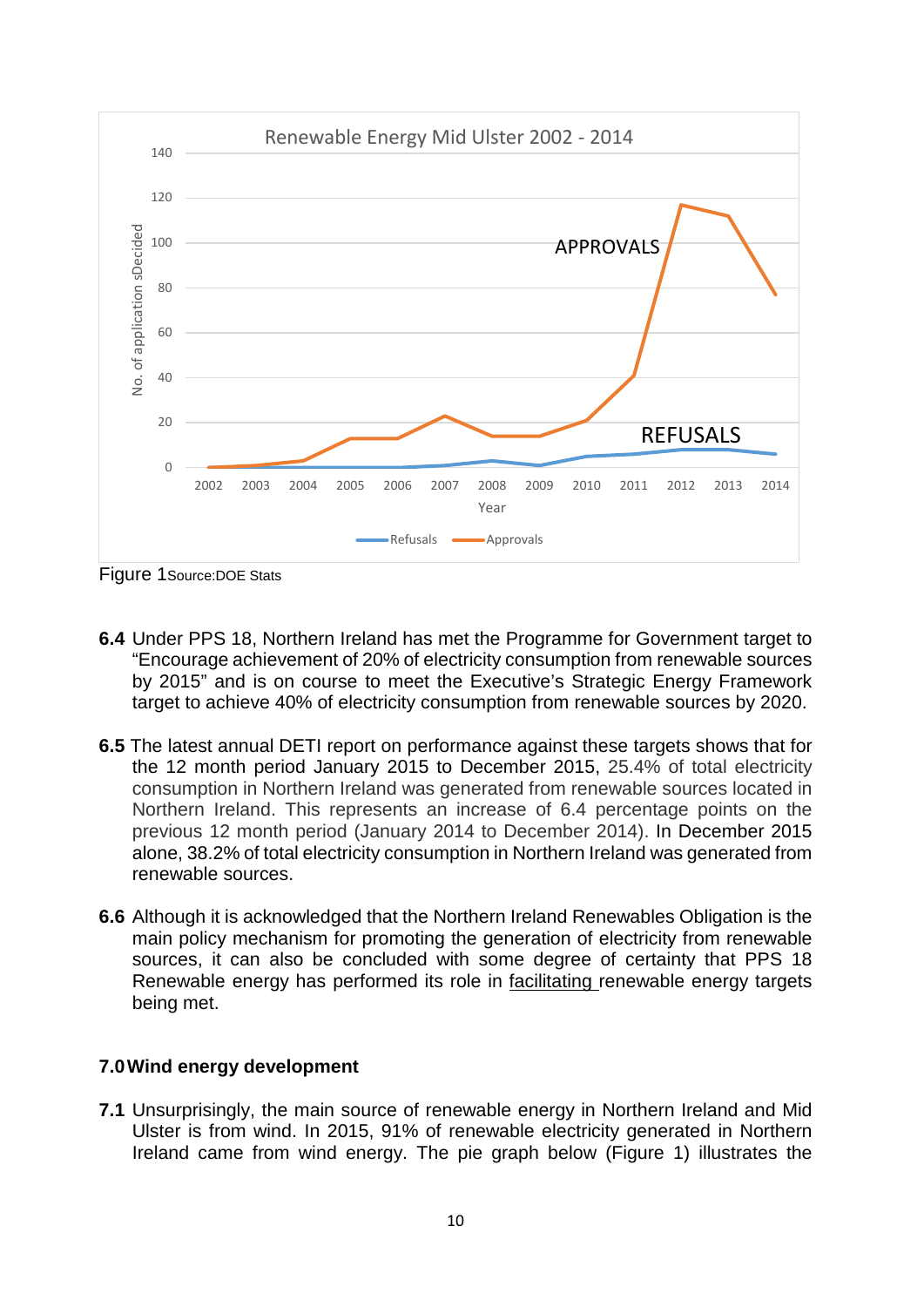

breakdown in the types of renewable applications received and processed within the Mid Ulster area over a four year period 2010-2014.

**Figure 1Source: DETI**

- **7.2** Given its nature, and its overall contribution to renewable energy generation, wind energy development has the greatest potential for creating adverse impacts on our built, natural and landscape heritage.
- **7.3** The full extent of the built, natural and landscape assets of Mid Ulster Council have been captured as part of the MUDC Environmental Assets Paper (July 2015). The Mid Ulster Landscape Assessment (August 2015) identified those landscapes within our district which are particularly vulnerable to change, including areas such as the Sperrins AONB, Areas of High Scenic Value at Slieve Gallion and West lough Neagh Shores and Areas of High Scenic quality as identified in the NILCA 2000.
- **7.4** The Mid Ulster Development Pressure Analysis (September 2015) focused on the impact of completed and approved wind energy development since the introduction of PPS 18 in August 2009 (See Appendix 3).This assessment looked at the cumulative impact of wind energy development and sought to identify areas within the district where significant development pressure may have occurred and/or where local rural character was under threat of significant change. It also looked at pressures in the context of the environmental designations and landscape character of the district.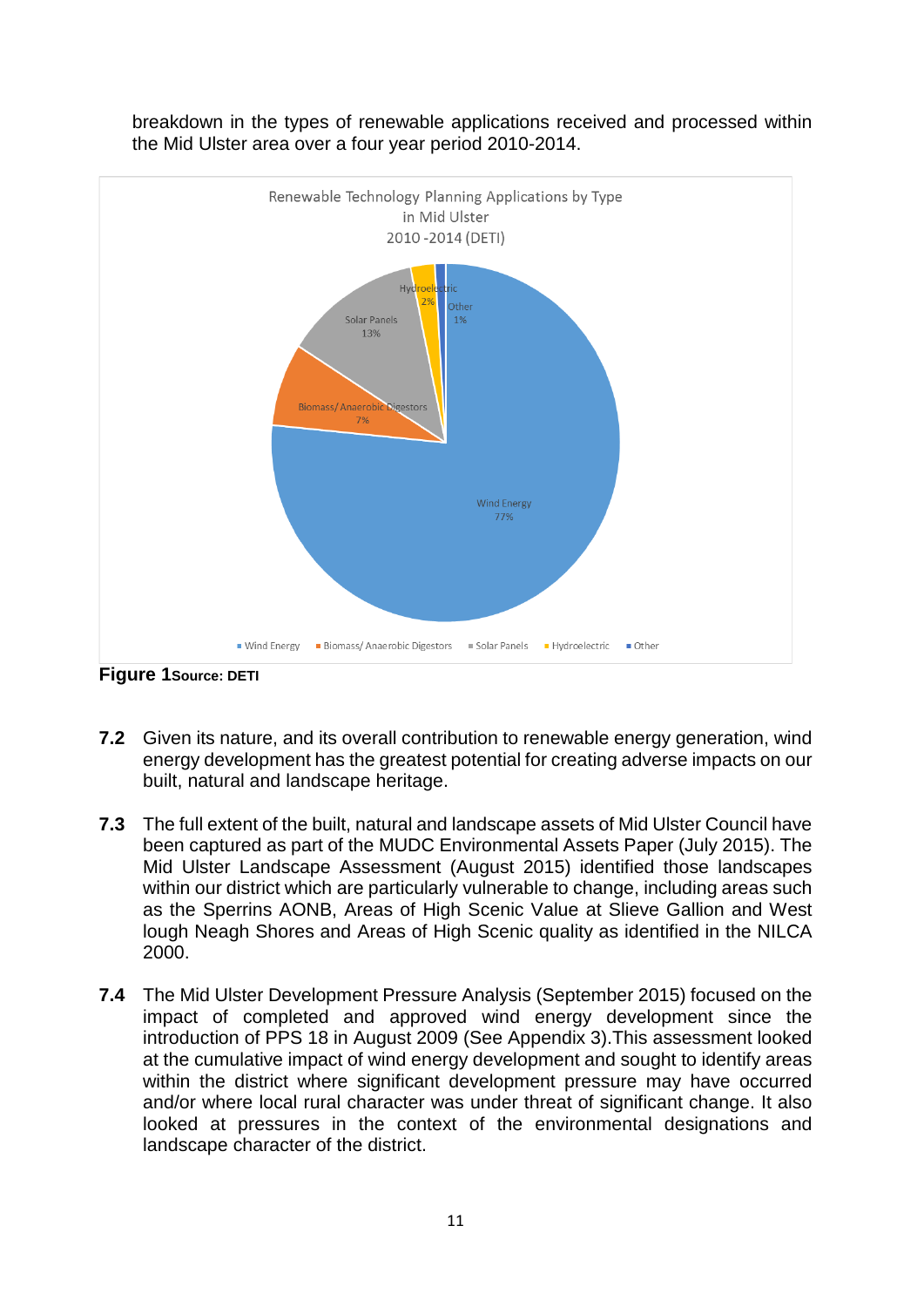- **7.5** It concluded that there was little evidence of significant pressure across the district from wind energy development. Perhaps more importantly, it concluded that there was little evidence that current development pressures are causing undue harm to our most vulnerable landscapes. The findings of this report support the view that PPS18 has been generally effective in facilitating renewable energy development within Mid Ulster without significant detriment to our most sensitive landscapes.
- **7.6** Notwithstanding, the Landscape Assessment does acknowledge that individual wind turbines, (and other high structures) retain the potential to cause demonstrable harm to vulnerable landscapes as stand-alone development. In recognition of this potential damage, it recommends a bespoke policy for the following areas ;
	- The Lough Neagh Fringes for all types of development.
	- The High Sperrins in respect of high structures only e.g. wind turbines, and telecommunication masts.
	- The escarpments and prominent ridges overlooking Clogher Valley in respect of high structures only e.g. wind turbines, and telecommunication masts.
- **7.7**When assessing development proposals for renewable energy development, PPS 18 is read in conjunction with the relevant development plans, other planning policy publications, and supplementary planning guidance documents such as 'Wind Energy Development in Northern Irelands Landscapes' and PPS 18 Best Practice Guidance'.
- **7.8** PPS 2 Natural Heritage, which sets set out the existing planning policies for the protection, conservation and enhancement of our natural heritage, and PPS 6 Historical Built Environment, which sets out policies for the protection and conservation of archaeological remains and features of built heritage, are of particularly relevance. Policies contained within these documents are supported by relevant environmental policies contained within the Magherafelt Plan 2015, The Cookstown Plan 2010 and the Dungannon and South Tyrone Area Plan 2010.
- **7.9** A recent review of PPS 2 concluded that it has been generally effective in protecting and conserving our built heritage. It also suggests that, with some minor adjustments, it can remain fit for purpose in the context of the RDS, SPPS, and key objectives of the Mid Ulster Council and Sustainability Appraisal. The strength of PPS 2, has been tested through the planning appeals process. In particular, there has been some success with regard to wind turbine appeals, including;
	- **Joint appeals 2013/A0155 & 2013/A0156** for single wind turbines located within the Sperrins AONB. Both were dismissed due to the lack of information on peat slide risk which would have affected Owenkillew SAC and also due to the lack of information in relation to impact on bats, a European protected species. It is worth noting that both proposals were also deemed contrary to Policy RE 1 criterion (b) of PPS 18 due to the unacceptable adverse visual impact they would have on the landscape and character of the surrounding AONB.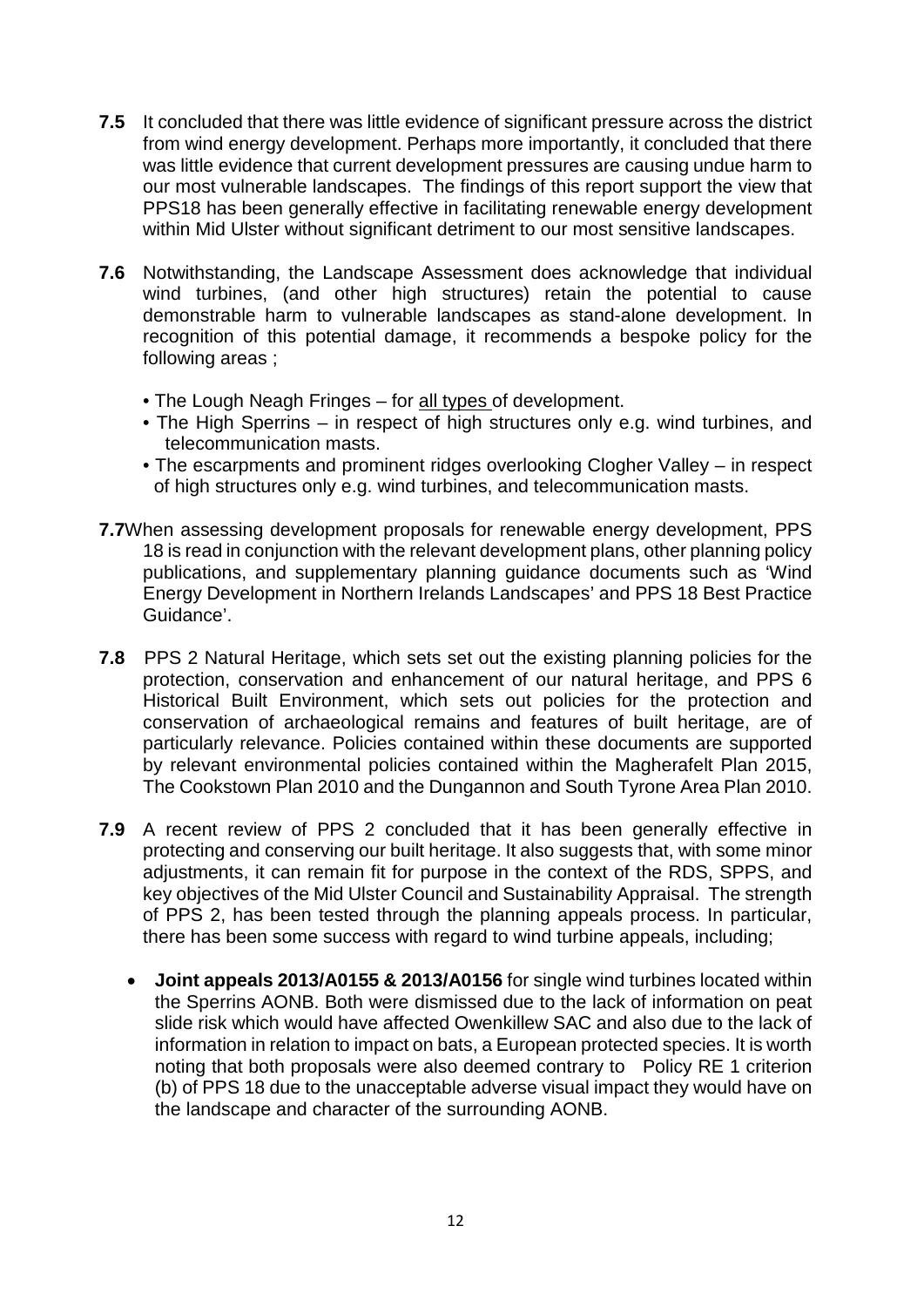- **Appeal 2014/A0215**for a single wind turbine was dismissed as it was not clearly demonstrated what impact would be caused on to both bats and on a local priority habitat.
- **Appeal 2012/A0186** for 11 wind Turbines, accompanied with an Environmental Statement, was also deemed contrary to policies contained within PPS 2. The appeal failed due to the absence of clearly demonstrated mitigation and/or compensatory measures as the development would have an unacceptable adverse impact on biodiversity and nature conservation. Although significant weight was given to the wider economic, social and environmental benefits of the proposal, this did not outweigh the concerns on natural heritage grounds which were considered determining.
- **Appeal 2013/A0242** for a single wind turbine was dismissed due to the impact of the proposal would have on priority habitat. Similar to appeal 2012/A0186, the identified wider environmental, social, and economic benefits of the development did not override the appellant's failure to adequately address its environmental impacts.
- **7.10** Whilst it is acknowledged that PPS 2 has been effective to date, the policy review makes several recommendations for change. For example, given the high sensitivity of certain internationally designated areas such as Lough Neagh and Lough Beg, there is concern that that these areas are particularly at risk from inappropriate development. To ensure the integrity of such designated sites are not adversely affected, the introduction of Special Countryside Area has been recommended. This designation would effectively impose a restriction on all types of new development, including renewable energy development.
- **7.11**The review also recommends the introduction of an 'Area of Constraint' for high structures within the Sperrins AONB, given its distinctive special character and the quality of its landscape heritage and wildlife.
- **7.12**. Similar to PPS2, a review of PPS 6 suggests that it can remain fit for purpose in the context of the recently published SPPS, albeit with some minor amendments and simplifications. One key recommendation of the review is to introduce specific 'Area of constraint' within Areas of Significant Archaeological Interest (ASAI'S). It is considered that this policy is needed to further protect and conserve ASAI's and their settings from inappropriate development, such as wind turbines, that would otherwise detrimentally impact on the value of statutorily protected assets.
- **7.13**The overall findings and recommendations of the PPS 2 and PPS 6 policy reviews support the view that PPS 18 has been generally effective in facilitating development without compromising environmental assets. It is also noted however that, similar to the Landscape Assessment and Development Pressure Analysis, there is an identified need to withstand wind energy development in certain sensitive landscapes within the district. This restriction would go beyond the 'cautious approach' currently applied to all areas of designated significant value. The inherent characteristics i.e. landscape, natural, built, cultural features of areas such as the Lough Neagh Fringes, the High Sperrins, the Clogher Valley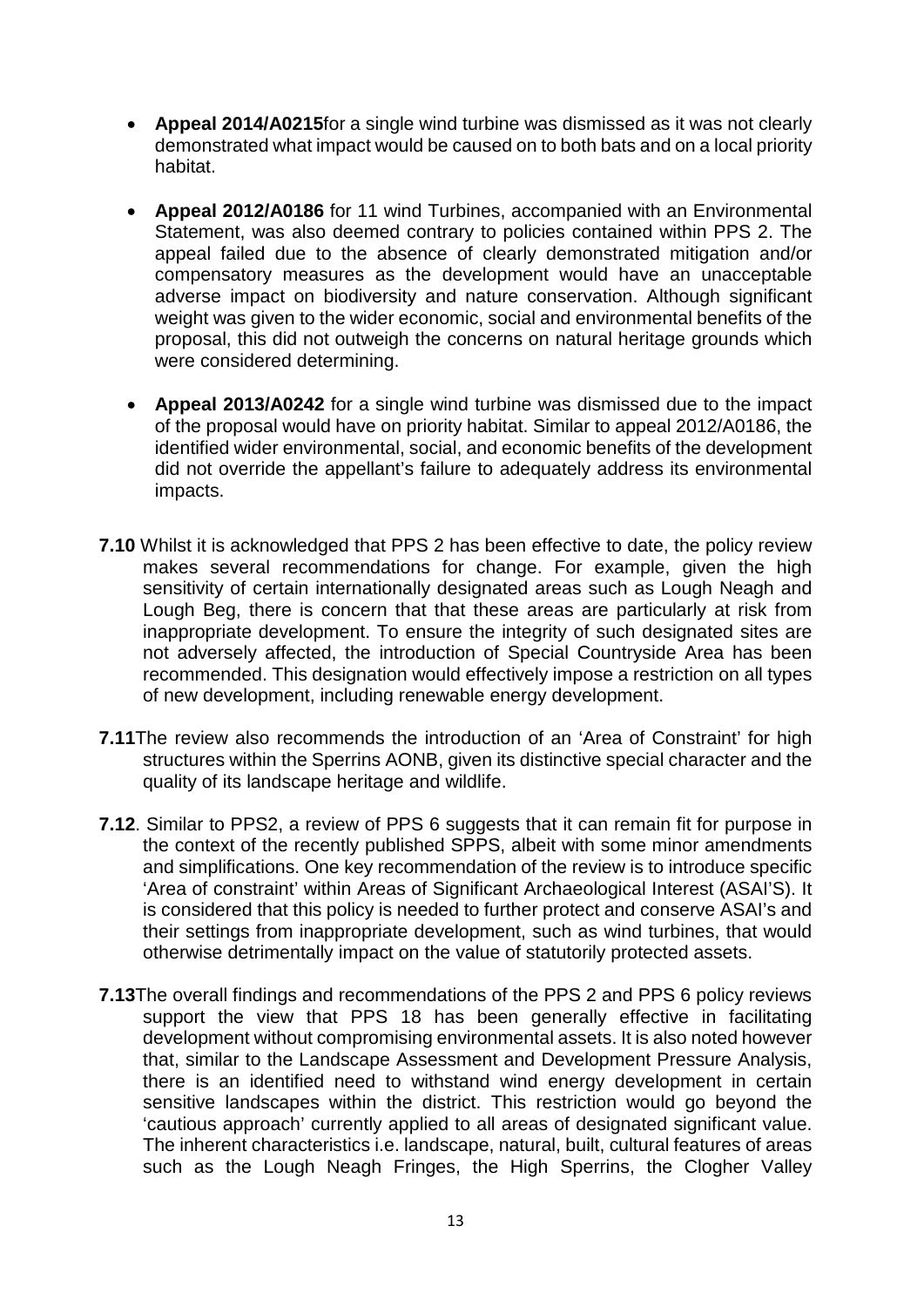escarpments and ASAI's e.g. Beaghmore, is such that singular wind turbines, and other high structures, have the potential to give rise to negative effects.

**7.14**These concerns were raised at the renewable energy workshop where there was broad agreement from members that a more restrictive policy in terms of wind turbines would be welcomed in these specific areas. The basis and rationale for identifying the extent and scope of these areas would require further detailed consideration, consultation and site surveying. This approach is explored as a potential policy option in the paragraphs below.

#### **8.0Policy Options for Renewable Energy**

- **8.1** Councils are expected under the Strategic Planning Policy Statement (SPPS), to bring forward a strategy for development of renewable energy which reflects the aim, objectives and policy approach of the SPPS tailored to the specific circumstances of the plan area.
- **8.2** Having evaluated the information available in respect of renewable energy, and following feedback from the renewable workshop, it is considered that Mid ulster has two potential policy approaches for dealing with renewable energy development;

**Option 1:** Adopt a policy approach that is in line with existing planning policy contained within Planning Policy Statement 18 (PPS 18) Renewable Energy and the Best Practice Guidance to PPS18.

**Option 2:** Adopt a planning policy approach that recognises the value of renewable energy development but provides policy which gives greater weight to environmentally sensitive areas, affords greater protection to neighbouring amenity and has greater regard for the tourism industry. This would essentially result in a stricter policy approach to the existing policy contained within PPS18 but would involve a simplification of the wording where possible to remove those considerations that are material to all development proposals.

**8.3** It has been acknowledged above how PPS 18 continues to be effective in in the context of SPPS in terms of facilitating development without compromising environmental assets and at the same time helps renewable energy targets being received. The opportunity exists however to consolidate and improve existing policy so that is tailored to the needs of Mid Ulster in relation to environmentally sensitive areas and also issues regarding amenity as discussed at the recent workshop. It is therefore considered Option 2 is the preferred approach for the new LDP. This is explored in more detail in the preceding sections.

#### **9.0 Policy RE 1 Renewable Energy Development.**

**9.1** Existing Policy RE 1 consists of two parts. Firstly, it provides operational policy for all types of renewable energy development whilst the second part specifically addresses wind energy development only. Given the nature of wind energy development, it is considered that this two tiered approach, whereby additional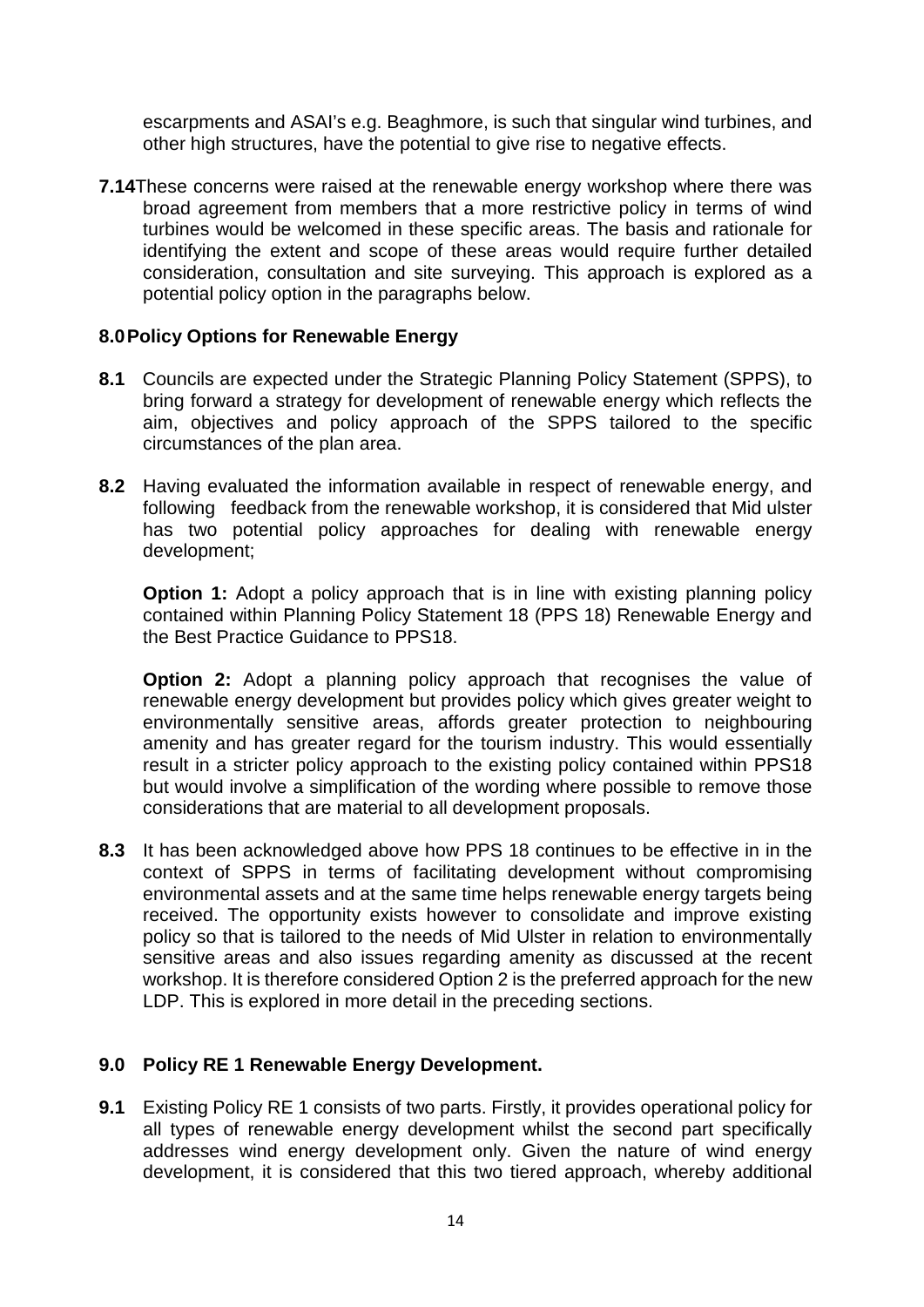criteria apply to wind energy development, should be retained in the forthcoming LDP.

- **9.2** Policy RE 1 begins by stating '*Development that generates energy from renewable resources will be permitted provided the proposal, and any associated buildings and infrastructure, will not result in an unacceptable adverse impact on….*' followed by 5 criteria listed (a) to (e). The context for the permissive wording of renewable energy policy can be found in the international and national commitments that exist in relation to both greenhouse gas emissions and renewable energy. It is widely accepted that the increased development of renewable energy resources is vital to facilitating the delivery of these commitments. It is therefore considered necessary to retain this permissive policy wording.
- **9.3** Concerns were raised at the renewable energy workshop as to the potential negative effects created by Anaerobic Digestion (AD) plants and how this type of development sits within a permissively worded policy. It was suggested that AD development is distinct from other renewable types of renewable development such as solar, wind or water (hydropower) given its associated infrastructure, specific processing activities and potential for traffic generation. As such, it may require a more restrictive policy wording, particularly in terms of locational requirements and how this is measured.
- **9.4** It is important to note that, unlike other renewable technologies, AD proposals, and biomass developments generally, are regarded as waste treatment facilities. As such, they also fall under the provisions of PPS 11 'Planning and Waste Management' and the waste management subject policy of the SPPS. These documents place additional requirements on AD Plants in relation to locational<br>criteria/proximity principle as well as consideration of criteria/proximity principle as well as consideration of environmental/visual/amenity impacts. It is considered that this additional policy requirement provides adequate safeguards to ensure that adverse impacts from such development are kept to a minimum.
- **9.5** Furthermore, given the importance of renewable energy development to achieving the NI Strategic Energy Framework target, a more restrictive approach to AD development and Biomass Development generally may conflict with regional guidance. Along with generating renewable energy, AD plants, also contribute to government targets on greenhouse gas emissions as well as providing a beneficial means of dealing with biomass wastes that would otherwise go to landfill.
- **9.6** Notwithstanding, it is considered that the production of additional supplementary guidance specific to anaerobic digestion would be beneficial to all stakeholders including the developers, planning officers, members, applicants and the general public. This advice would be read in conjunction with existing operational policy and would be a material consideration in all AD applications. There already exists draft guidance on this specific issue and it is considered that it could form the basis of guidance for the new LDP on this issue.
- **9.7** The second paragraph of policy RE 1, which is particularly relevant to biomass development, states the following;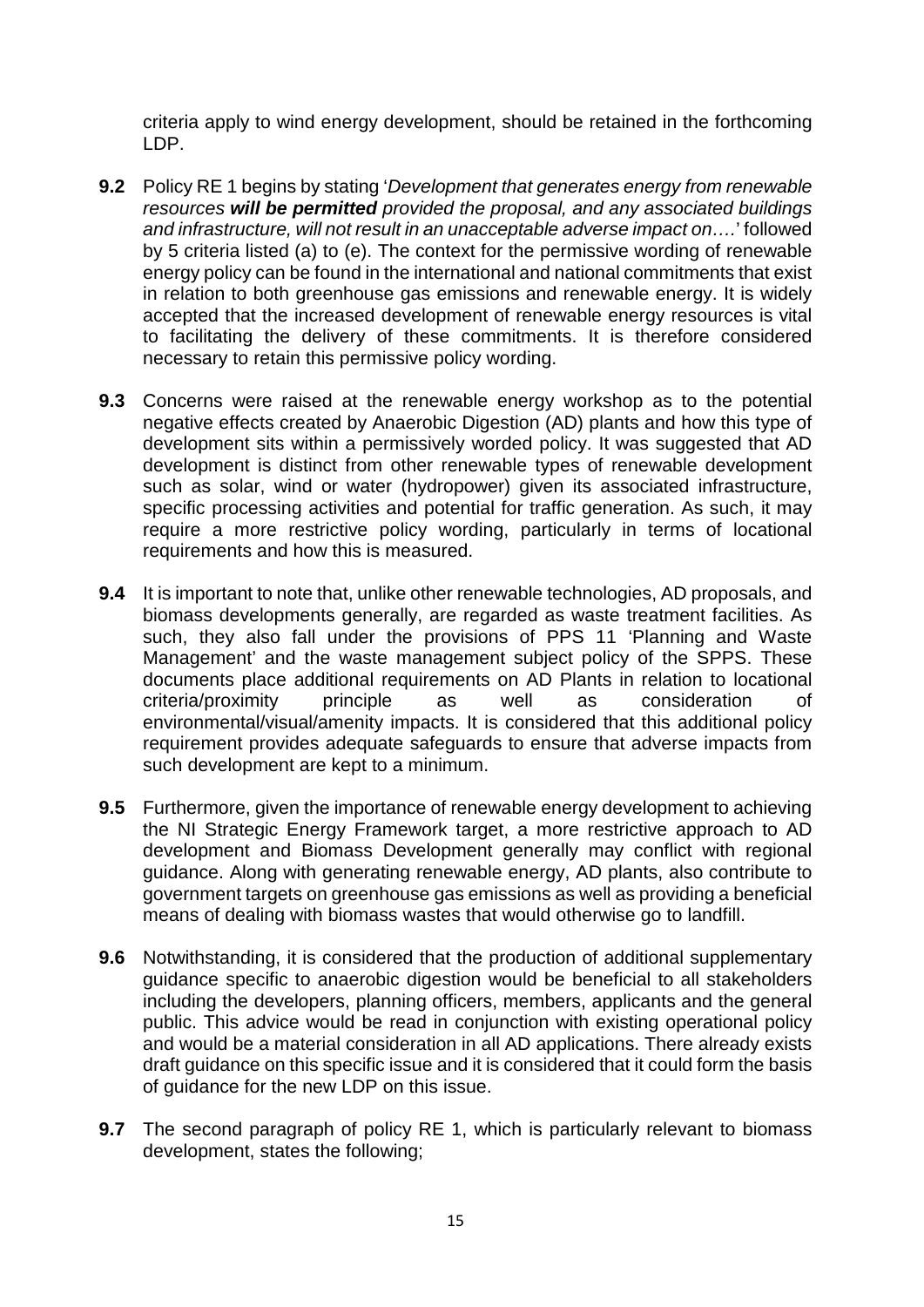'*Proposals will be expected to be located at, or as close as possible to, the source of the resource needed for that particular technology, unless, in the case of a Combined Heat and Power scheme or a biomass heating scheme, it can be demonstrated that the benefits of the scheme outweigh the need for transportation and an end user is identified'***.**

- **9.8** Although this paragraph seeks to deal with the issue of locational requirements for Combined Heat and Power Schemes or Biomass Heating Plants, recent experience has shown that it has the potential to create confusion for all stakeholders involved. It is also noted that that this wording has been avoided entirely in the new SPPS. It is considered however, that clarification on this locational issue can be can be found elsewhere within the SPPS under both the renewable energy and waste subject policies.
- **9.9** Firstly, paragraph 6.308 of the SPPS , which relates to the waste management topic subject policy, emphasises the need to treat and/or dispose of wastes in reasonable proximity to their point of generation in order to minimise the environmental impact and cost of waste transport. Paragraph 6.313 repeats locational criteria found in PPS 11 Waste Management, including being located in area appropriate to the development; bringing previously developed land, derelict or contaminated land back into productive use, avoiding unacceptable adverse impact on the character, environmental quality and amenities of the local area.
- **9.10** Under the renewable energy topic, paragraph 6.225 of the SPPS clarifies that 'appropriate' weight should be given to how environmental, social and economic considerations are assessed in all renewable energy applications. What this means is that all renewable energy proposals, including AD/Biomass development, should be supported, unless they would have unacceptable adverse effects which are not outweighed by the local and wider environmental, economic and social benefits of the development. As this direction provides sufficient clarification for renewable energy development, the second paragraph of existing policy RE 1 would be considered unnecessary. This part of the policy can therefore be removed to provide a more simplified approach.
- **9.11** The forthcoming Plan Strategy will contain general criteria against which all proposals will be determined against. It is noted that the 5 criteria that currently need to be met under policy RE 1 could apply to almost any type of development. These are listed as follows;
	- (a) public safety, human health, or residential amenity;
	- (b) visual amenity and landscape character;
	- (c) biodiversity, nature conservation or built heritage interests;
	- (d) local natural resources, such as air quality or water quality; and
	- (e) public access to the countryside.
- **9.12** The above issues can be addressed elsewhere in the Plan Strategy under General Criteria for all Development and/or specific policies pertaining to, for example, nature conservation or built heritage interests. It would not be necessary to repeat this criteria under operational policy for renewable energy developments. Removing this element of the current policy RE 1 will therefore avoid unnecessary repetition.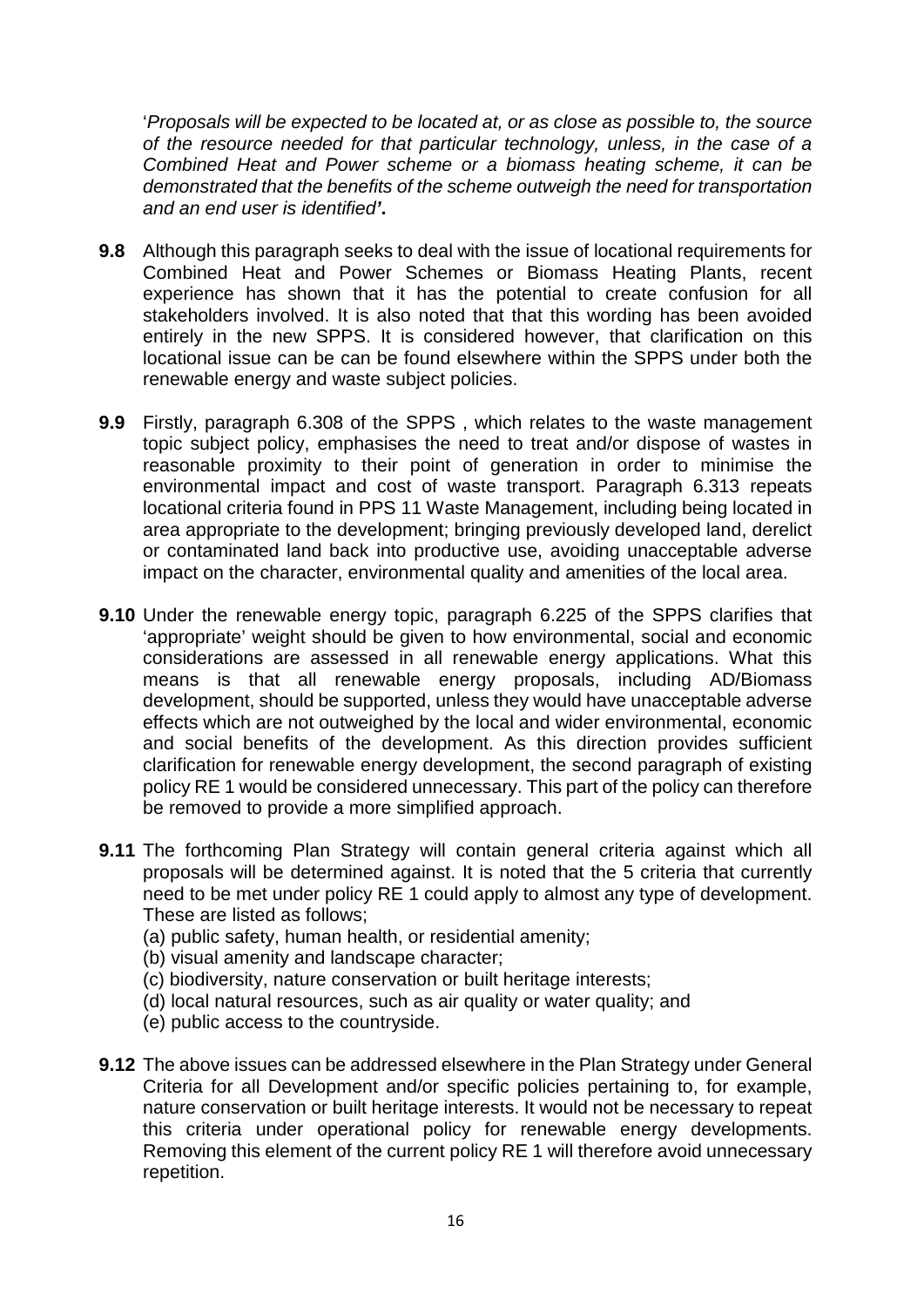#### **Wind Energy Development**

- **10.0** One of the main issues of concern relating to proposals for wind energy developments is the proximity of single wind turbines to dwellings and their associated amenity issues. Current policy, and the SPPS states that ' *for wind farm development a separation distance of ten times the rotor diameter to an occupied property, with a minimum distance of not less than 500 metres, will generally apply'.*
- **10.1** Currently, the acceptable separation distance for a **single** wind turbine is largely determined by an assessment of the noise and the visual impact, and this will clearly vary on an individual case-by-case basis. The issue of dominance is also a consideration. The landscape impact will depend on topography and landscape context; noise will depend on the turbine details and the ambient noise level; shadow flicker will depend on orientation; and visual impact will depend on topography and any intervening features. Due to the many variables it is difficult to arrive at "one-size-fits-all" fixed distance policy for single wind turbines.
- **10.2** There was general consensus at the renewable workshop however, that applying a 500 metre set back distance to single commercial wind turbines would help address amenity issues such as noise and dominance while at the same time provide greater certainty for all stakeholders involved. It may be argued that this approach may be too restrictive in cases where no amenity issues have been identified for those living within the 500 metres setback distance.
- **10.3** An additional option would therefore be to have some built-in flexibility whereby the existing wind farm criteria is applied to all wind energy development unless the owner(s) of the relevant properties within the stipulated 500m set back distance are supportive of the development. Under these circumstances the owner(s) of the property or properties would have to provide written confirmation (to the satisfaction of Mid Ulster Council) that they are content for the turbine to be less that the minimum 500m setback. For the purposes of this paper, 'Commercial' turbines is defined as those where power generated is exported to the national grid.
- **10.4** The Landscape Assessment, Development Pressure Analysis, PPS 2 and PPS6 policy reviews have all highlighted the need to address the landscape and visual impacts of wind energy and high structures in certain sensitive landscapes. This would involve the introduction of a more a more restrictive policy for wind energy development such as an 'Area of Constraint'. The landscape assessment also refers to the possibility of designating a Special Countryside Area along the Lough Neagh Fringes wherein development will only permitted in exceptional circumstances. Although, these policy designations would be brought forward as part of the overall review of countryside policies, they would also be referenced as part of the overall criteria for wind energy development. It is also considered that the current policy within PPS18 is ambiguous in relation to the approach to wind farm development in AONB's and indeed may sit at odds with the SPPS which suggests a cautious approach in AONB's and by tailoring an approach to suit Mid Ulster this can address the issues specific to this district.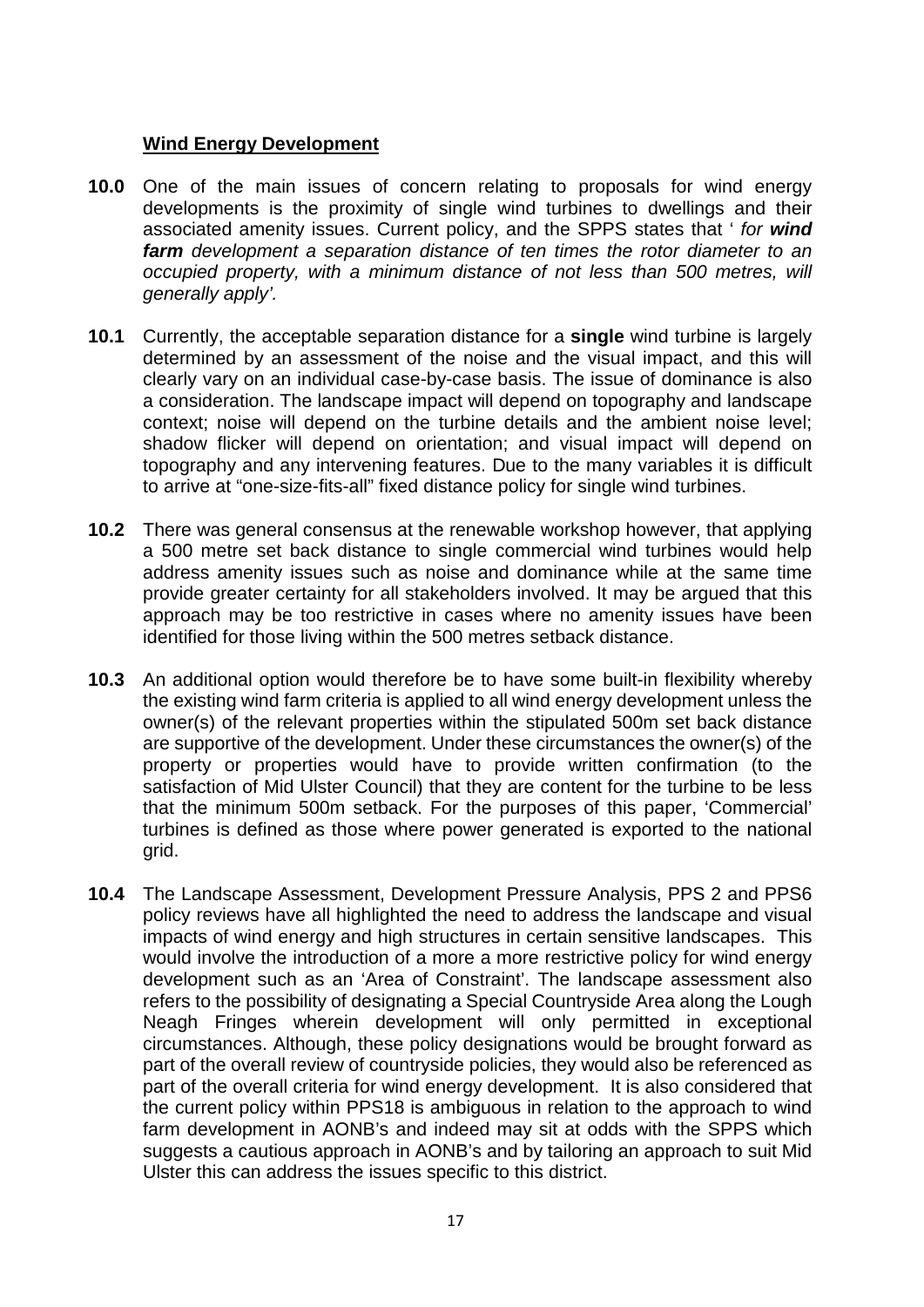- **10.5** Some may argue that the introduction of a more restrictive policy, as suggested above may compromise NI's ability to realise renewable energy targets. However, given the extent of the areas concerned, and the recent rate of approvals for wind energy development therein (See MAP Appendix 3) it is unlikely that a more restrictive policy in these specific areas would significantly hinder progress made to date. This approach recognises the value of wind energy development within the district while at the same time giving adequate protection to its identified environmentally sensitive areas.
- **10.6** Existing policy RE 1 deals with the potential impact of wind energy development on active peatland by way of the following statement '*Any development on active peatland will not be permitted unless there are imperative reasons of overriding public interest*.' As this issue will be addressed under the General Principles of the LDP and Natural Heritage Policy its inclusion under the individual renewable energy policy would be considered unnecessary.
- **10.7** The policy review on PPS 2 Natural Heritage advises that active peatland only occurs in the priority habitats of blanket bog and raised Bog and these are currently protected under existing policy NH 5 'Habitats, Species or Features of Natural Heritage Importance' of PPS Natural Heritage and paragraph 6.192 of the SPPS. Furthermore, the precautionary principle contained within this statement is fundamental to the formulation of all policies and plans and in determining planning applications. Paragraph 3.9 of the SPPS states that '*where there are significant risks of damage to the environment, its protection will generally be paramount, unless there are imperative reasons of overriding public interest'*. It is suggested that this paragraph is removed from future policies on wind energy development to avoid unnecessary repetition.

#### **11.0 Other types of renewable technology**

- **11.1** Active solar photovoltaic (PV) technologies generates electricity from daylight. The most common form of device is a solar panel or module typically 0.5 to 1m2 in size, dark in colour and having low reflective properties. Although roof mounted is most common, modules can be mounted on sides of buildings, or on free standing support structures on the ground. A number of modules are usually connected together in an array to produce the required output, which can vary from a few square metres to several hundred square metres. In most cases involving dwelling houses, providing the building is not listed or in a conservation area and the installation complies with the relevant constraints, PV will be 'permitted development' and a planning application will not be required. To date, operational planning policy regarding solar power has not raised any particular key issues.
- **11.2** Water flowing from a higher to a lower level drives a turbine which produces mechanical energy. This mechanical energy is usually turned into electrical energy by a generator. There are no large scale hydroelectric schemes in the Mid Ulster District. Hydro developments anticipated will generally small in scale and subject to design, ecological and fisheries considerations being carefully assessed this type of renewable energy development is unlikely to cause significant concern.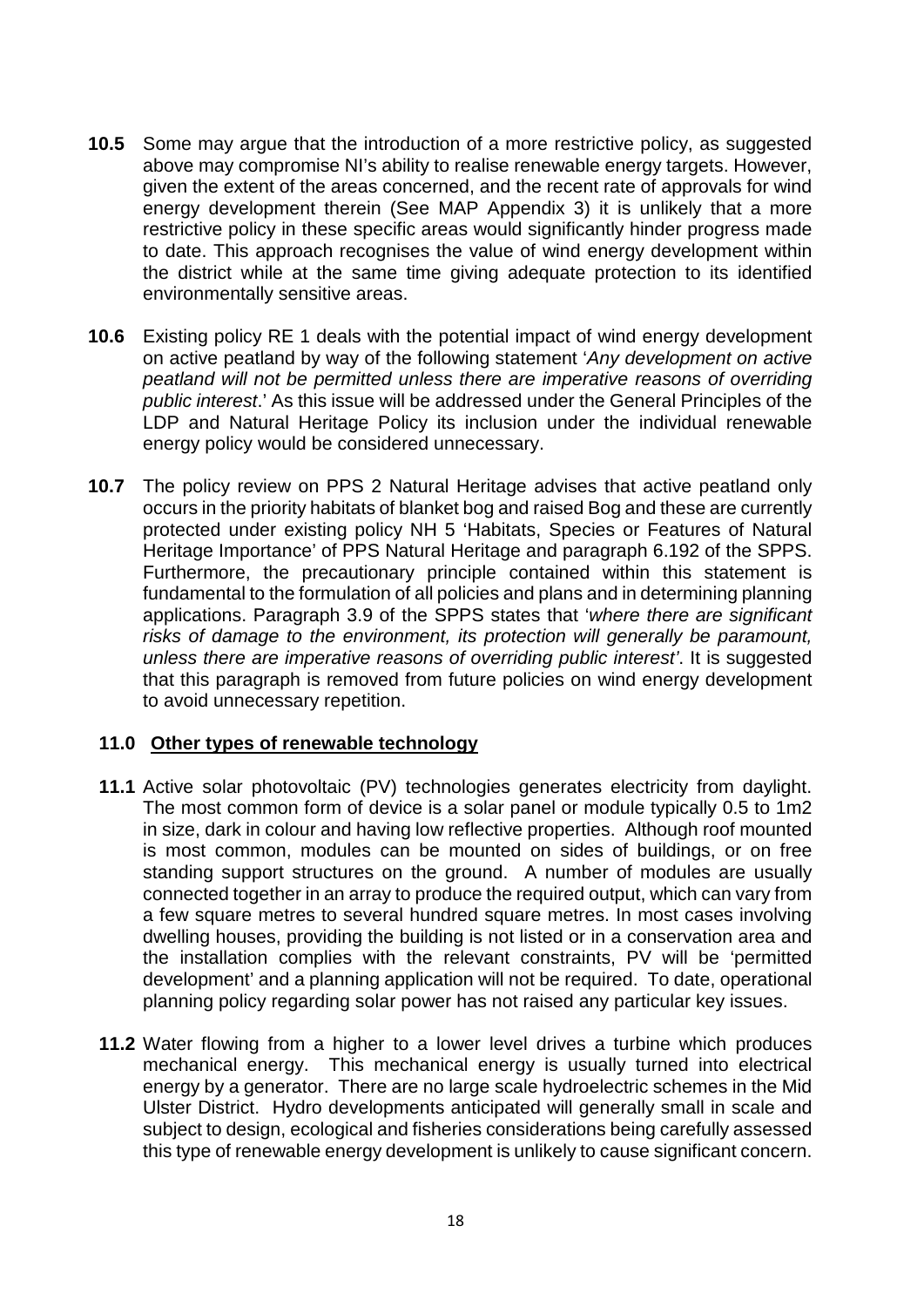**11.3** Ground source heat pumps operate by circulating water (or another fluid) through pipes buried in the ground. The water temperature in the pipes is lower than the surrounding ground and so it warms up slightly. This low grade heat is transferred to a heat pump, which raises the temperature to around 50°C. Water source heat pumps operate in a similar way, with the pipes being submerged in water. Air source heat pumps extract heat in the air and use a fan to draw air over coils that extract energy. Air-source heat pumps can be located in the roof space or on the side of a building. They are similar in appearance to air conditioning boxes. To date, existing operational policy has not raised any significant issues with these types of renewable energy developments subject to careful planning consideration including archaeological implications.

# **12.0 Preferred Option 2 Policy Wording**

**12.1** It is considered that the policy approach of Option 2 could be worded along the following lines:

# *All Renewable Energy Development*

**Proposals for development that generate energy from renewable resources including wind, sun (solar energy), moving water (hydropower), heat extracted from air, ground and water (including geothermal energy), and biomass (wood, biodegradable waste and energy crops such as for use in an Anaerobic digester) shall accord with the Plan.**

**The wider environmental, economic and social benefits of all proposals for renewable energy projects are material considerations that will be given appropriate weight in determining whether planning permission should be granted.**

**Where any project would result in unavoidable damage during its installation, operation or decommissioning, the application shall demonstrate how this will be minimised and mitigated, including details of any proposed compensatory measures, such as a habitat management plan or the creation of a new habitat. This matter will need to be agreed before planning permission is granted.** 

**In relation to developments such as wind farms and solar farms, applicants will be required to provide details on the decommissioning of structures remaining on the site beyond their operational life, including proposals for site restoration to an agreed standard appropriate to its location.**

**Any relevant supplementary regional guidance or practice notes should be taken into account in assessing renewable energy applications.**

#### *Wind Energy Development*

**Outside of 'Areas of Constraint on Wind Turbines and High Structures' wind energy development shall accord with the Plan providing it will not result in:**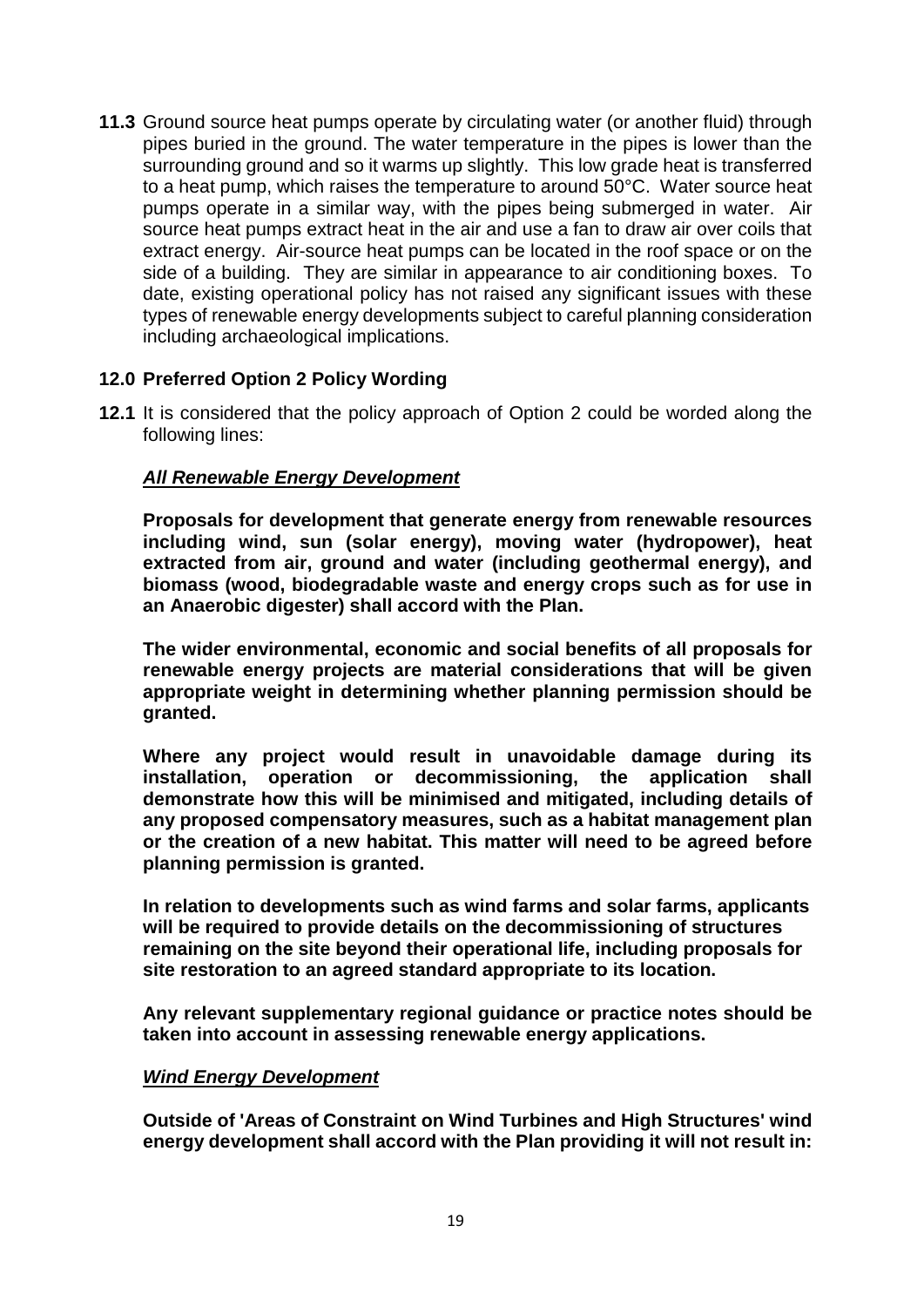- **(i) an unacceptable impact on visual amenity or landscape character;**
- **(ii) a detrimental cumulative impact, taking into account existing permissions and undetermined applications;**
- **(iii) the creation of a significant risk of landslide or bog burst;**
- **(iv) any part of the development giving rise to unacceptable electromagnetic interference to communications installations; radar or air traffic control systems; emergency services communications; or other telecommunication systems;**
- **(v) an unacceptable impact on roads, rail or aviation safety;**
- **(vi) causing significant harm to the safety or amenity of any sensitive receptors(including future occupants of committed developments) arising from noise; shadow flicker; ice throw; and reflected light; and**
- **(vii) unacceptable adverse impacts on the operation of tourism or recreation interests.**

**A separation distance of 10 times rotor diameter to occupied property, with a minimum distance of not less than 500m, will generally apply to any wind turbine exceeding 15metres to hub height, unless it can be demonstrated to the satisfaction of Mid Ulster Council that the owners of properties within the stipulated separation distance are supportive of the development.**

**The supplementary planning guidance 'Wind Energy Development in Northern Ireland's Landscapes' and/or any other subsequent guidance or practice notes should be taken into account in assessing all wind turbine proposals.**

# **12.0 Policy RE 2 Passive Solar Design and Integrated Renewable Energy**

- **12.1** Policy RE 2 'Integrated Renewable Energy and Passive Solar Design' encourages the use of renewable energy technologies both in the design of new buildings and through the appropriate retrofitting of such technologies to existing buildings. This would mainly be through the installation of small scale renewable technologies (micro-generation), many of which currently benefit from permitted development rights.
- **12.2** Policy RE2 also encourages the application of passive solar design principles in new development, to help maximise energy gains. Passive Solar Design (PSD) is an environmentally benign approach to ensure that new buildings capture maximum light and heat from the sun whilst being positioned in the landform to act as a buffer against the worst of the elements. The importance of siting buildings to help reduce energy consumption was highlighted by members at the renewable energy workshop.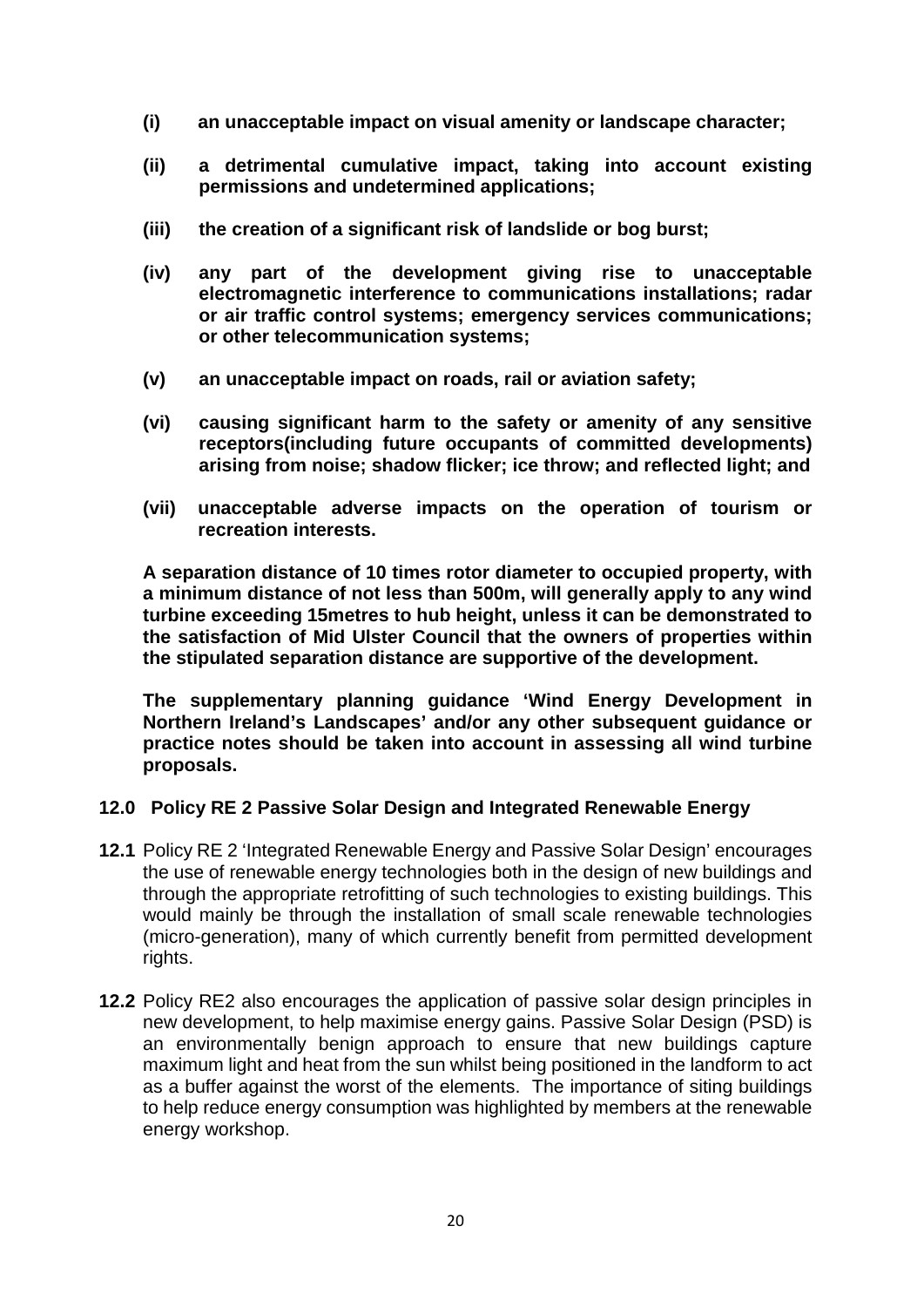**12.3** Although there was no opposition from members to the existing policy approach under PPS 18, the opportunity exists to move from what is a policy of encouragement to a policy of requirement. This would involve amending policy so that applicants are required to demonstrate that they have taken account of renewable energy technology (if not already permitted development) and Passive Solar Design (PSD) in the siting, layout and design of their development. This requirement could be restricted to certain types of development, such as large scale urban development projects or public sector development.

#### **12.4 Options for Council in considering Integrated Renewable Energy and Passive Solar Design.**

Having evaluated the information available in respect of Integrated Renewable Energy and Passive Solar Design and following feedback from the renewable workshop, it is considered that the options for the council are to;

- 1. Option 1: Adopt the existing policy approach whereby Integrated Renewable Energy and Passive Solar Design is encouraged in all development.
- 2. Option 2: Remove the existing policy from the Renewable Energy topic. Devise new policy,that accords with the SPPS, to be included under the list of General Policies that will be contained within the forthcoming plan.
- **12.5** Option 2 is recommended. As this policy would apply to all types of development, it can be addressed elsewhere in the Plan Strategy under General Policy Principles for all Development. The wording of the policy would need to be more in line with the SPPS's suggestions on how to mitigate and adapt to climate change i.e. **'**requiring the siting, design and layout of all new development to limit likely greenhouse gas emissions and minimise resource and energy requirements'.
- **12.6** It is suggested that the preferred policy option could be worded as follows:

#### **Where appropriate the principles of passive solar design and use of renewable technologies shall be taken into account in the siting, design and layout of all new development.**

This policy goes beyond the existing policy of encouragement and puts the onus on the applicant to demonstrate that both passive solar design and renewable energy technologies have been taken into account at the design stage of development.

#### **13.0 Renewable energy, pre-application community engagement and community benefits**

- **13.1** Pre-application discussions (PADs) are considered to be fundamental to 'front loading' the new development management system. Whilst not statutory, PADS help bring about early engagement on projects, more collaborative working, project leadership and community involvement.
- **13.2** Pre-application consultation with communities is a statutory requirement for all major, including regionally significant, development proposals i.e. those that